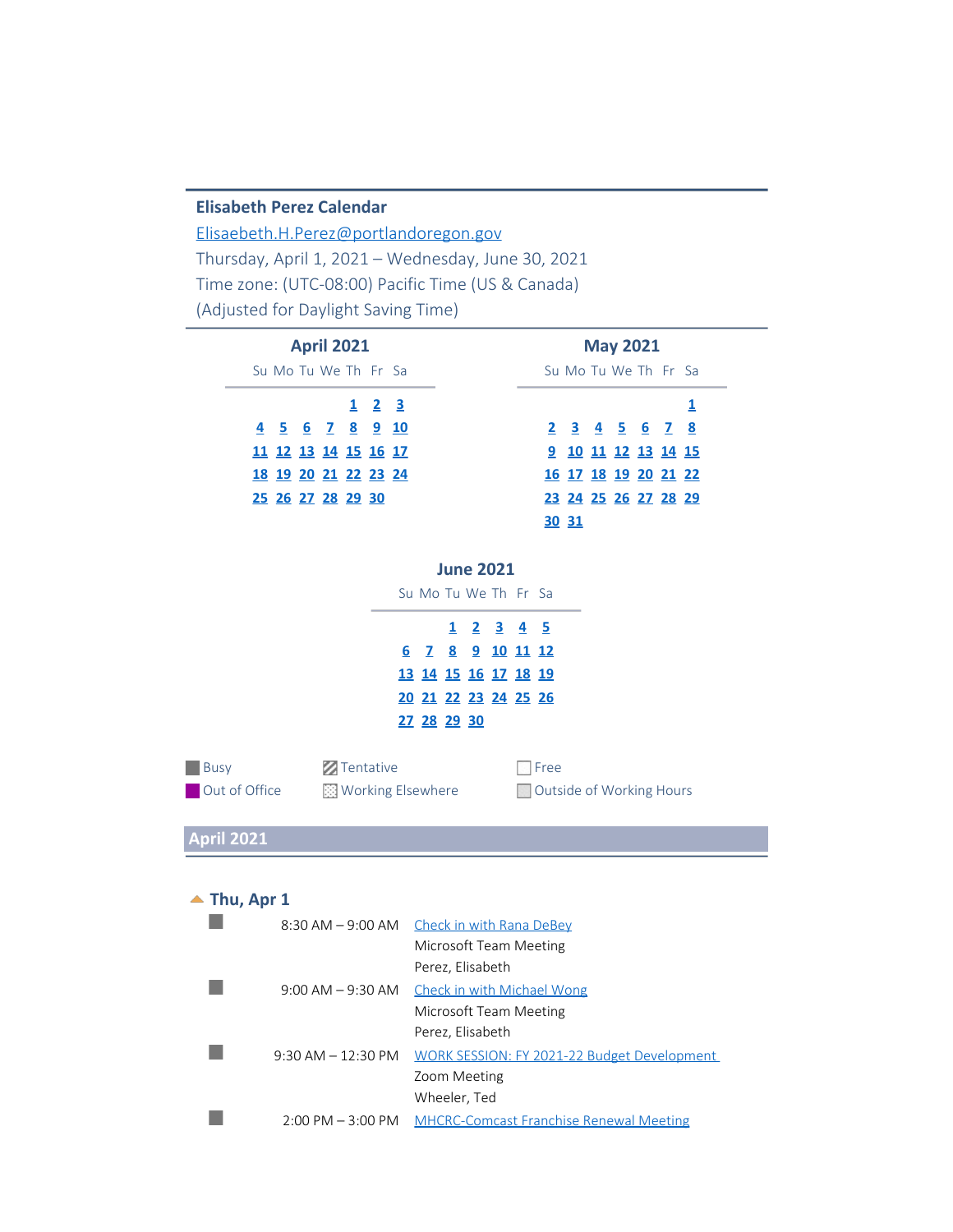|                       | Zoom Meeting                           |
|-----------------------|----------------------------------------|
|                       | Perez, Elisabeth                       |
|                       | Coulter, Bea                           |
|                       | Robinson, Tom                          |
|                       | Rivers, Krystene                       |
|                       | Goodman, Tim                           |
|                       | Holmes, Steven                         |
|                       | Acker, Sheri                           |
|                       | Nielsen, Dick                          |
| $3:30$ PM $-$ 4:00 PM | <b>Check in with Mike Myers</b>        |
|                       | Microsoft Teams Meeting                |
|                       | Myers, Mike                            |
| 4:00 PM $-$ 4:30 PM   | <b>OCT &amp; PBOT Director Meeting</b> |
|                       | Phone Call                             |
|                       | Warner, Chris                          |
|                       |                                        |

<span id="page-1-0"></span>

| Fri, Apr 2                           |                                             |
|--------------------------------------|---------------------------------------------|
|                                      | 9:00 AM – 9:30 AM Check in with Jennifer Li |
|                                      | Microsoft Teams Meeting                     |
|                                      | Li, Jennifer                                |
| $9:30$ AM $-10:30$ AM                | <b>MHCRC Chair Monthly Check in</b>         |
|                                      | Microsoft Teams Meeting                     |
|                                      | Perez, Elisabeth                            |
| $10:30$ AM $- 12:30$ PM              | <b>Economic Recovery Task Force</b>         |
|                                      | Zoom Meeting                                |
|                                      | Branam, Kimberly                            |
| $12:30 \text{ PM} - 1:00 \text{ PM}$ | Check in with Cinthia Diaz Calvo            |
|                                      | Microsoft Teams Meeting                     |
|                                      | Diaz Calvo, Cinthia                         |
| $2:00$ PM $-3:00$ PM                 | <b>Emergency Broadband Benefit Program</b>  |
|                                      | Zoom Meeting                                |
|                                      | Gibbons, Rebecca                            |

<span id="page-1-1"></span>

| $\triangle$ Mon, Apr 5 |  |
|------------------------|--|
|                        |  |

| $9:00$ AM $-10:00$ AM               | <b>DIN Community Leads Brainstorm</b>                         |
|-------------------------------------|---------------------------------------------------------------|
|                                     | Zoom Meeting                                                  |
|                                     | Gibbons, Rebecca                                              |
| $11:30$ AM $-11:55$ AM              | OGR/OCT Check in: Digital Equity                              |
|                                     | Microsoft Teams Meeting                                       |
|                                     | Noll, Eric                                                    |
|                                     | $1:00 \text{ PM} - 1:45 \text{ PM}$ Check in with Bea Coulter |
|                                     | Microsoft Teams Meeting                                       |
|                                     | Perez, Elisabeth                                              |
| $2:30 \text{ PM} - 3:00 \text{ PM}$ | Check in with Rebecca Gibbons                                 |
|                                     | Microsoft Teams Meeting                                       |
|                                     | Perez, Elisabeth                                              |
|                                     |                                                               |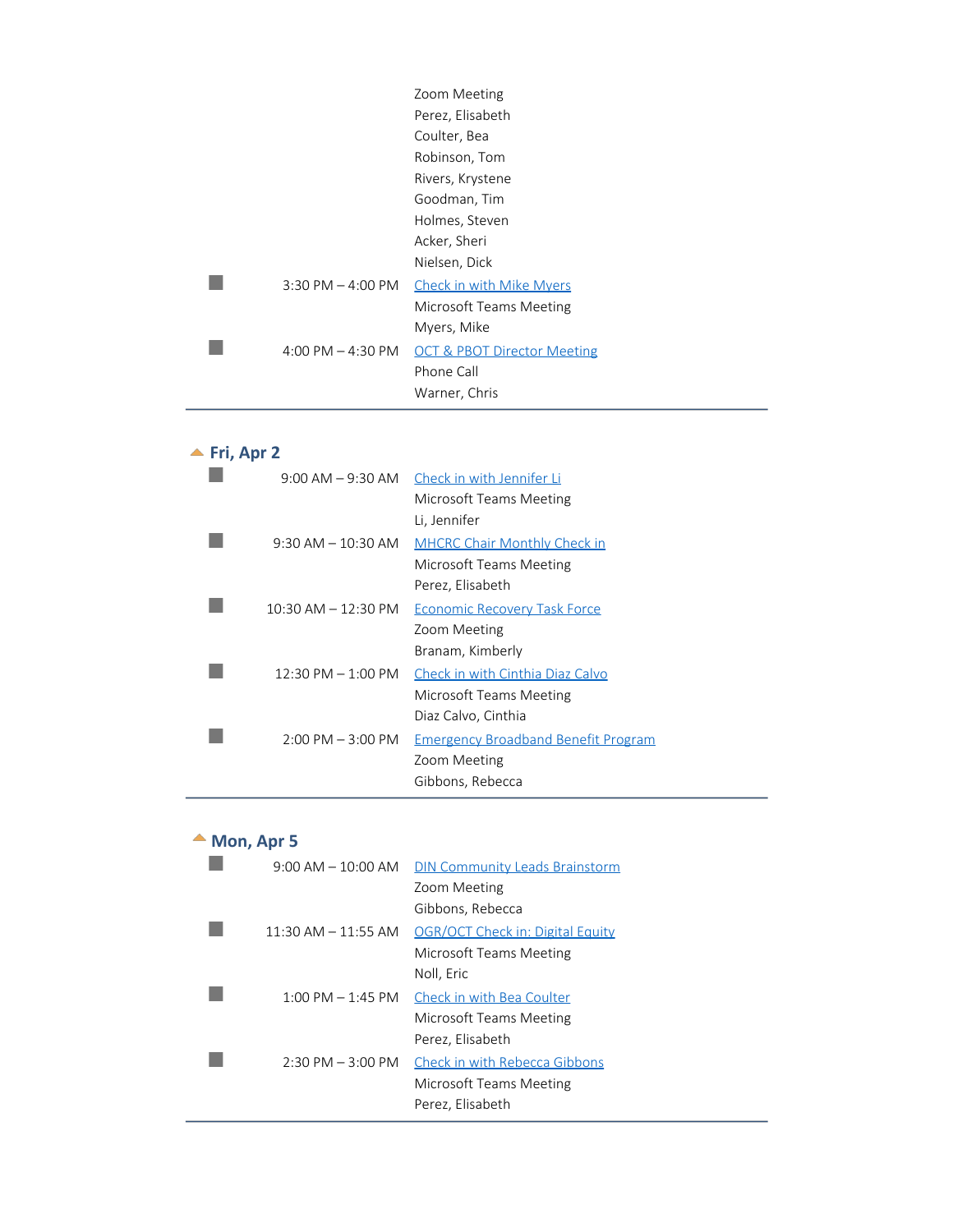#### <span id="page-2-0"></span>▲ Tue, Apr 6

| $9:00$ AM $-10:00$ AM   | <b>OCT-City Attorney Meeting</b>                              |
|-------------------------|---------------------------------------------------------------|
|                         | Rev Bur Vista                                                 |
|                         | Haium, Maja                                                   |
| $11:00$ AM $- 11:30$ AM | Check in with Julie Omelchuck                                 |
|                         | Microsoft Teams Meeting                                       |
|                         | Perez, Elisabeth                                              |
| $1:00$ PM $-1:30$ PM    | <b>Operations Check in</b>                                    |
|                         | Microsoft Teams Meeting                                       |
|                         | Perez, Elisabeth                                              |
| $1:30$ PM $-1:45$ PM    | <u>(CP+CS) Eric Noll, Haley Tortorella   City of Portland</u> |
|                         | Microsoft Teams Meeting                                       |
|                         | Sen Lieber                                                    |
| $2:00$ PM $- 2:30$ PM   | <b>FUP Team Meeting</b>                                       |
|                         | Microsoft Teams Meeting                                       |
|                         | Diaz Calvo, Cinthia                                           |
| $2:30$ PM $-3:00$ PM    | <b>MHCRC Team Meeting</b>                                     |
|                         | Microsoft Teams Meeting                                       |
|                         | Diaz Calvo, Cinthia                                           |
| 4:00 PM $-$ 4:30 PM     | Directors Weekly Check-in                                     |
|                         | Zoom Meeting                                                  |
|                         | Rinehart, Tom                                                 |

#### **Wed, Apr 7**

<span id="page-2-1"></span>

| $9:00$ AM $-9:30$ AM    | Weekly Check in with Rebecca Gibbons<br>Microsoft Teams Meeting<br>Perez, Elisabeth      |
|-------------------------|------------------------------------------------------------------------------------------|
| $9:30$ AM $-10:00$ AM   | Check in with Jennifer Li<br>Microsoft Teams Meeting<br>Li, Jennifer                     |
| $11:00$ AM $- 12:00$ PM | <b>MHCRC Staff Introductions with Walle Brown</b><br>Zoom Meeting<br>Diaz Calvo, Cinthia |
| $1:00$ PM $- 2:00$ PM   | Audit Check in with Gabriel Solmer<br>Microsoft Teams Meeting<br>Solmer, Gabriel         |
| $3:00$ PM $-3:30$ PM    | <b>Kevin Martin with Smart Cities</b><br>Zoom Meeting<br>Martin, Kevin                   |
| $3:30$ PM $-5:00$ PM    | <b>DIN/DEAP Planning Team meetings</b><br>Zoom Meeting<br>Gibbons, Rebecca               |

<span id="page-2-2"></span> $\blacktriangle$  Thu, Apr 8  $\mathcal{L}_{\mathcal{A}}$ 8:30 AM – 9:00 AM Check in with Rana DeBey

Microsoft Team Meeting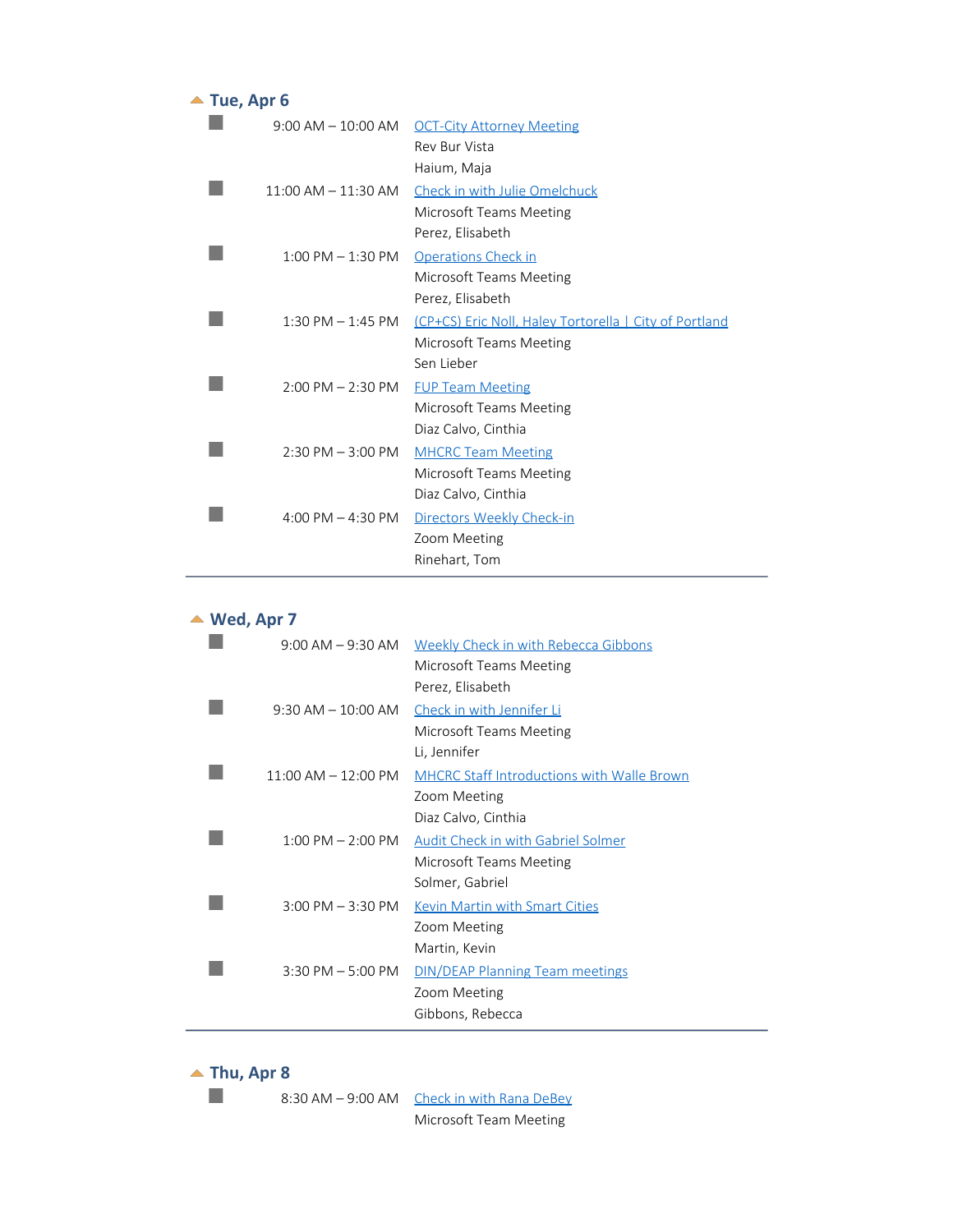|                         | Perez, Elisabeth                            |
|-------------------------|---------------------------------------------|
| 9:00 AM – 9:30 AM       | Check in with Michael Wong                  |
|                         | Microsoft Team Meeting                      |
|                         | Perez, Elisabeth                            |
| $10:00$ AM $- 11:00$ AM | Comcast Renewal - Discussion on Definitions |
|                         | Microsoft Teams Meeting                     |
|                         | Coulter, Bea                                |
|                         | Hooyman, Nick                               |
|                         | Li, Jennifer                                |
|                         | Perez, Elisabeth                            |
|                         | Robinson, Tom                               |
|                         | Nielsen, Dick                               |
| $1:00$ PM $- 2:00$ PM   | Check in with Jennifer Li                   |
|                         | Microsoft Teams Meeting                     |
|                         | Li, Jennifer                                |
| $3:00$ PM $-$ 4:00 PM   | <b>PREPHub Close out</b>                    |
|                         | Zoom Meeting                                |
|                         | Tufte, Kristin                              |
| 4:00 PM $-$ 4:30 PM     | Directors Weekly Check-in                   |
|                         | Zoom Meeting                                |
|                         | Rinehart, Tom                               |
|                         |                                             |

#### <span id="page-3-0"></span>**<u>A</u>** Fri, Apr 9

| $8:30$ AM $-$ 9:00 AM                    | Brainstorm with Rebecca Gibbons          |
|------------------------------------------|------------------------------------------|
|                                          | Microsoft Teams Meeting                  |
|                                          | Perez, Elisabeth                         |
| $9:00 \, \text{AM} - 10:00 \, \text{AM}$ | <b>MHCRC</b> - Multnomah County Check in |
|                                          | Zoom Meeting                             |
|                                          | Miller, Hayden                           |
| $11:00 \,$ AM $- 12:00 \,$ PM            | <b>OGR Weekly Liaison Briefing</b>       |
|                                          | Microsoft Teams Meeting                  |
|                                          | Noll, Eric                               |
| $12:30 \text{ PM} - 1:00 \text{ PM}$     | Check in with Cinthia Diaz Calvo         |
|                                          | Microsoft Teams Meeting                  |
|                                          | Diaz Calvo, Cinthia                      |
|                                          |                                          |

#### <span id="page-3-1"></span>▲ Mon, Apr 12

| $10:00$ AM $- 11:00$ AM             | <b>E-Council Filing Training</b> |
|-------------------------------------|----------------------------------|
|                                     | Microsoft Teams Meeting          |
|                                     | Pierce, Meeseon Kwon             |
| $11:00$ AM $- 12:00$ PM             | <b>OCT Website Migration</b>     |
|                                     | Microsoft Team Meeting           |
|                                     | Gibbons, Rebecca                 |
| $1:00 \text{ PM} - 1:45 \text{ PM}$ | Check in with Bea Coulter        |
|                                     | Microsoft Teams Meeting          |
|                                     | Perez, Elisabeth                 |
| $2:00 \text{ PM} - 2:30 \text{ PM}$ | NDAs with Robert Taylor          |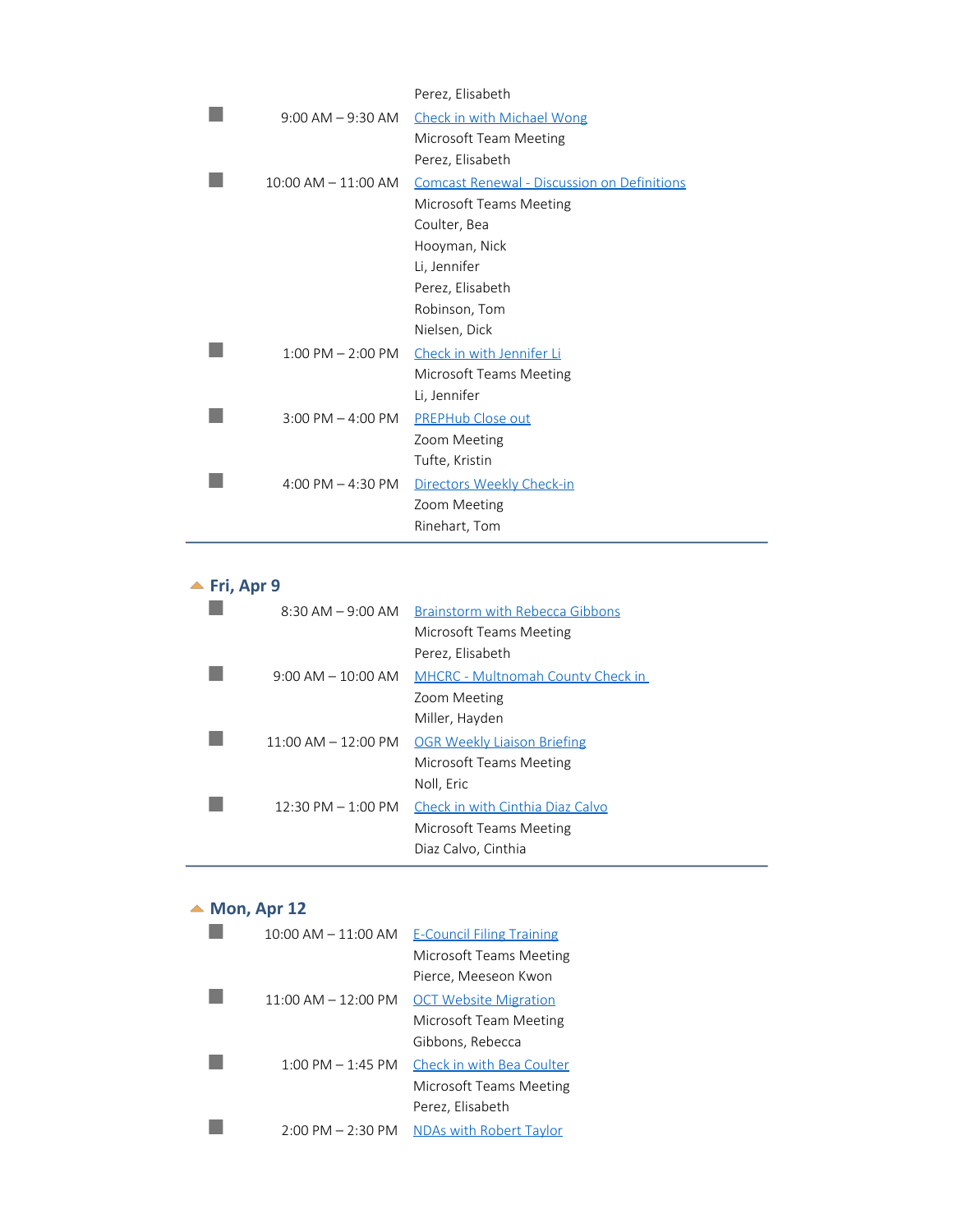|  | Microsoft Team Meeting                                                  |
|--|-------------------------------------------------------------------------|
|  | Taylor, Robert                                                          |
|  | 2:30 PM - 3:00 PM Check in with Rebecca Gibbons                         |
|  | Microsoft Teams Meeting                                                 |
|  | Perez, Elisabeth                                                        |
|  | 3:00 PM - 4:00 PM Community Focused Civic Tech Process Draft discussion |
|  | Zoom Meeting                                                            |
|  | Ranganathan, Nandini                                                    |
|  |                                                                         |

# <span id="page-4-0"></span>▲ Tue, Apr 13

| $9:00$ AM $-10:00$ AM   | <b>Performance Review &amp; Planning</b>          |
|-------------------------|---------------------------------------------------|
|                         | Microsoft Teams Meeting                           |
|                         | Perez, Elisabeth                                  |
| $11:00$ AM $- 11:30$ AM | Check in with Julie Omelchuck                     |
|                         | Microsoft Team Meeting                            |
|                         | Perez, Elisabeth                                  |
| $1:00$ PM $- 2:00$ PM   | <b>Smart Cities Steering Committee Meeting</b>    |
|                         | Zoom Meeting                                      |
|                         | Martin, Kevin                                     |
| $2:30$ PM $-3:00$ PM    | <b>MHCRC Team Meeting</b>                         |
|                         | Microsoft Teams Meeting                           |
|                         | Diaz Calvo, Cinthia                               |
| $3:00$ PM $-3:30$ PM    | <b>FUP Team Meeting</b>                           |
|                         | Microsoft Teams Meeting                           |
|                         | Diaz Calvo, Cinthia                               |
| $3:30$ PM $-3:55$ PM    | <b>EN/EP Check in: Digital Equity Initiatives</b> |
|                         | Microsoft Teams Meeting                           |
|                         | Noll, Eric                                        |
| 4:00 PM $-$ 4:30 PM     | Directors Weekly Check-in                         |
|                         | Zoom Meeting                                      |
|                         | Rinehart, Tom                                     |
| 4:30 PM $-$ 5:30 PM     | Check in with Judith Mowry                        |
|                         | Microsoft Teams Meeting                           |
|                         | Perez, Elisabeth                                  |

#### <span id="page-4-1"></span>**Wed, Apr 14**

| $9:00$ AM $-9:30$ AM                | Weekly Check in with Rebecca Gibbons |
|-------------------------------------|--------------------------------------|
|                                     | Microsoft Teams Meeting              |
|                                     | Perez, Elisabeth                     |
| $10:00$ AM $- 11:00$ AM             | Net Inclusion Webinar Series         |
|                                     | Zoom Meeting                         |
| $1:00 \text{ PM} - 1:45 \text{ PM}$ | PBEM/OCT coordination                |
|                                     | Microsoft Teams Meeting              |
|                                     | Perez, Elisabeth                     |
| $2:30 \text{ PM} - 3:00 \text{ PM}$ | Meeting: Director Brie Fraley        |
|                                     | Zoom Meeting                         |
|                                     | Fraley, Brie                         |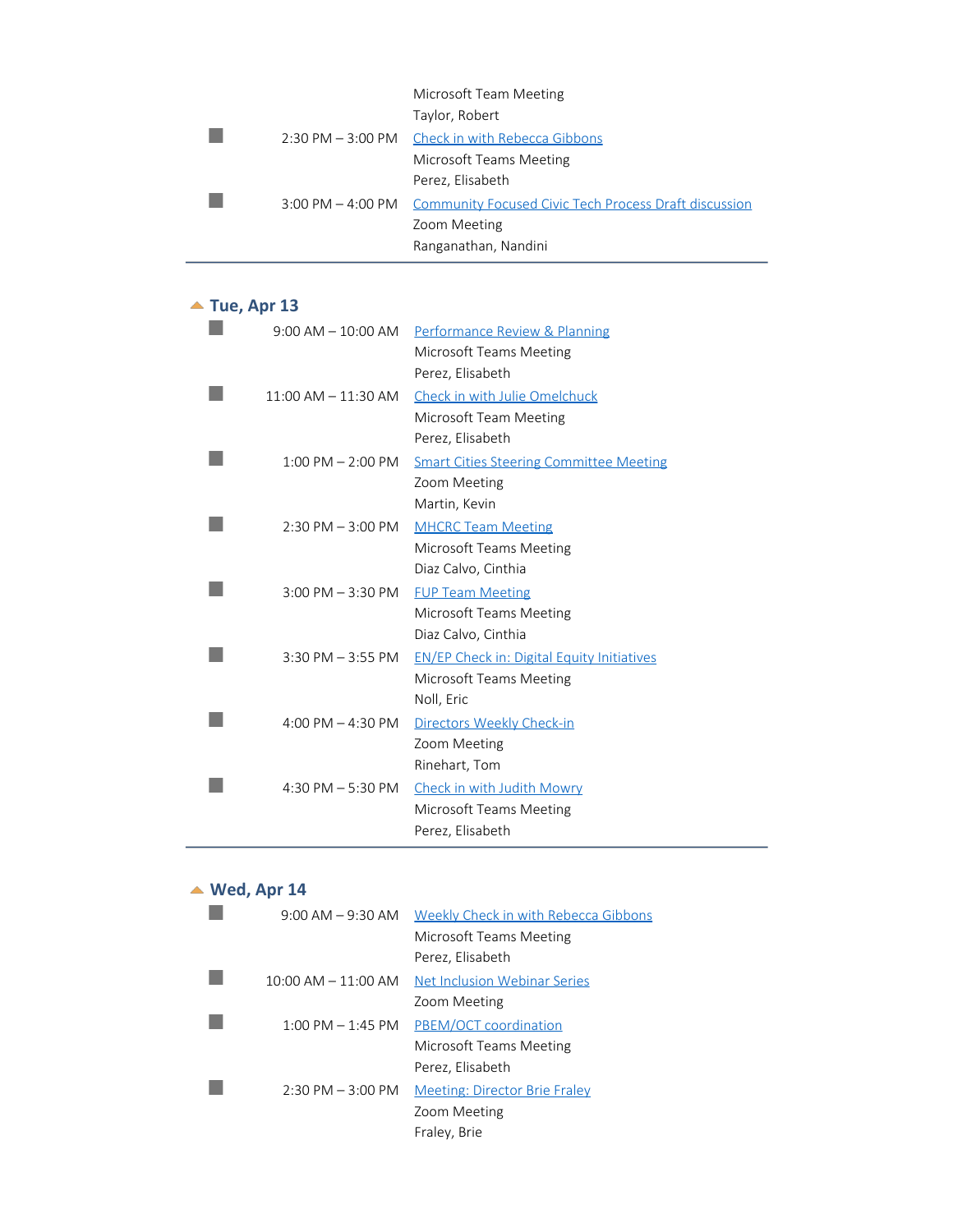| 4:00 PM - 5:00 PM     DIN/DEAP Planning Team meetings |
|-------------------------------------------------------|
|                                                       |
|                                                       |
|                                                       |

#### <span id="page-5-0"></span>▲ Thu, Apr 15  $\mathbb{R}^n$ 8:30 AM - 8:45 AM Bias Awareness Training Zoom Meeting Perez, Elisabeth  $\mathbb{R}^n$ 10:00 AM - 12:00 PM MHCRC-Comcast Franchise Renewal Meeting Zoom Meeting Perez, Elisabeth Coulter, Bea Robinson, Tom Rivers, Krystene Goodman, Tim Holmes, Steven Acker, Sheri Nielsen, Dick Nord, Kirk  $\mathbb{R}^n$ 1:00 PM – 2:00 PM DIN Transition Community Leads Positions Zoom Meeting Gibbons, Rebecca 2:00 PM – 2:30 PM Biweekly Check in with Mona Schwartz (Comm. Rubio)

|  | Zoom Meeting                                |
|--|---------------------------------------------|
|  | Rubio, Carmen                               |
|  | 4:00 PM - 4:30 PM Directors Weekly Check-in |
|  | Zoom Meeting                                |
|  | Rinehart, Tom                               |

#### <span id="page-5-1"></span>**<u>▲ Fri, Apr 16</u>**

|                                      | $9:00$ AM $-9:30$ AM Check in with Rana DeBey           |
|--------------------------------------|---------------------------------------------------------|
|                                      | Microsoft Team Meeting                                  |
|                                      | Perez, Elisabeth                                        |
| $9:30$ AM $-10:00$ AM                | Check in with Michael Wong                              |
|                                      | Microsoft Team Meeting                                  |
|                                      | Perez, Elisabeth                                        |
| $10:05$ AM $- 11:00$ AM              | LOC Statewide Conference Call for City Leaders          |
|                                      | Zoom Meeting                                            |
|                                      | Jenna Jones                                             |
| $11:00$ AM $- 12:00$ PM              | <b>OGR Weekly Liaison Briefing</b>                      |
|                                      | Microsoft Teams Meeting                                 |
|                                      | Noll, Eric                                              |
| $12:00 \text{ PM} - 1:00 \text{ PM}$ | Fundamental Rights, Data Privacy, and the Power of Tech |
|                                      | Companies, a Conversation with Senator Ron Wyden        |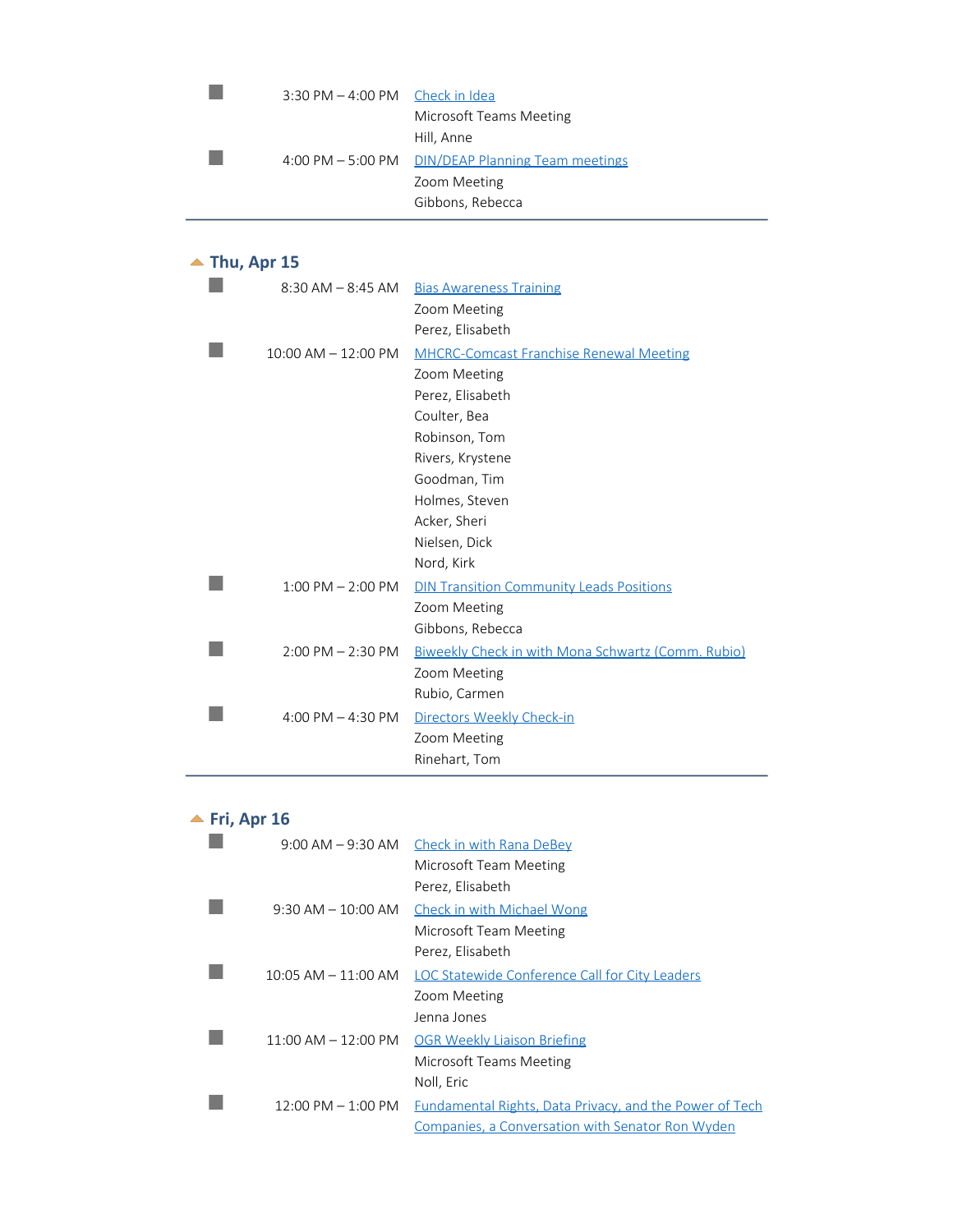|  | Zoom Meeting                                                    |
|--|-----------------------------------------------------------------|
|  | 1:00 PM – 3:00 PM LOC Model Cable Franchise Group First Meeting |
|  | Zoom Meeting                                                    |
|  | Jenna Jones                                                     |
|  | 3:30 PM - 4:00 PM Check in with Jennifer Li                     |
|  | Microsoft Teams Meeting                                         |
|  | Li, Jennifer                                                    |

#### <span id="page-6-0"></span>▲ Mon, Apr 19

| 10:00 AM – 11:00 AM   | <b>Broadband Discussion</b>                                |
|-----------------------|------------------------------------------------------------|
|                       | Zoom Meeting                                               |
|                       | Don Wolff                                                  |
| $1:00$ PM $- 2:00$ PM | <b>Local Recovery: How the American Jobs Plan can Help</b> |
|                       | <b>Municipalities Rebuild</b>                              |
|                       | Zoom Meeting                                               |
| $2:00$ PM $- 2:30$ PM | Check in with Cinthia Diaz Calvo                           |
|                       | Microsoft Teams Meeting                                    |
|                       | Diaz Calvo, Cinthia                                        |
| $2:30$ PM $-3:00$ PM  | Check in with Rebecca Gibbons                              |
|                       | Microsoft Teams Meeting                                    |
|                       | Perez, Elisabeth                                           |
| $3:30$ PM $-$ 4:00 PM | <b>Portland Water Bureau Meeting</b>                       |
|                       | Microsoft Teams Meeting                                    |
|                       | Mapps, Mingus                                              |
| 4:00 PM $-$ 4:30 PM   | Management of the ROW                                      |
|                       | Microsoft Teams Meeting                                    |
|                       | Leon, Christine                                            |

## ▲ Tue, Apr 20

<span id="page-6-1"></span>

| $8:00$ AM $-$ 8:45 AM                | <b>Engagement Report Discussion</b> |
|--------------------------------------|-------------------------------------|
|                                      | Microsoft Teams Meeting             |
|                                      | Perez, Elisabeth                    |
| $11:00$ AM $-11:30$ AM               | Check in with Julie Omelchuck       |
|                                      | Microsoft Team Meeting              |
|                                      | Perez, Elisabeth                    |
| $12:30 \text{ PM} - 1:00 \text{ PM}$ | <b>Bias Awareness Training</b>      |
|                                      | Zoom Meeting                        |
|                                      | Perez, Elisabeth                    |
| $2:30 \text{ PM} - 3:00 \text{ PM}$  | <b>MHCRC Team Meeting</b>           |
|                                      | Microsoft Teams Meeting             |
|                                      | Diaz Calvo, Cinthia                 |
| $4:00 \text{ PM} - 4:30 \text{ PM}$  | Directors Weekly Check-in           |
|                                      | Zoom Meeting                        |
|                                      | Rinehart, Tom                       |

<span id="page-6-2"></span>**Wed, Apr 21**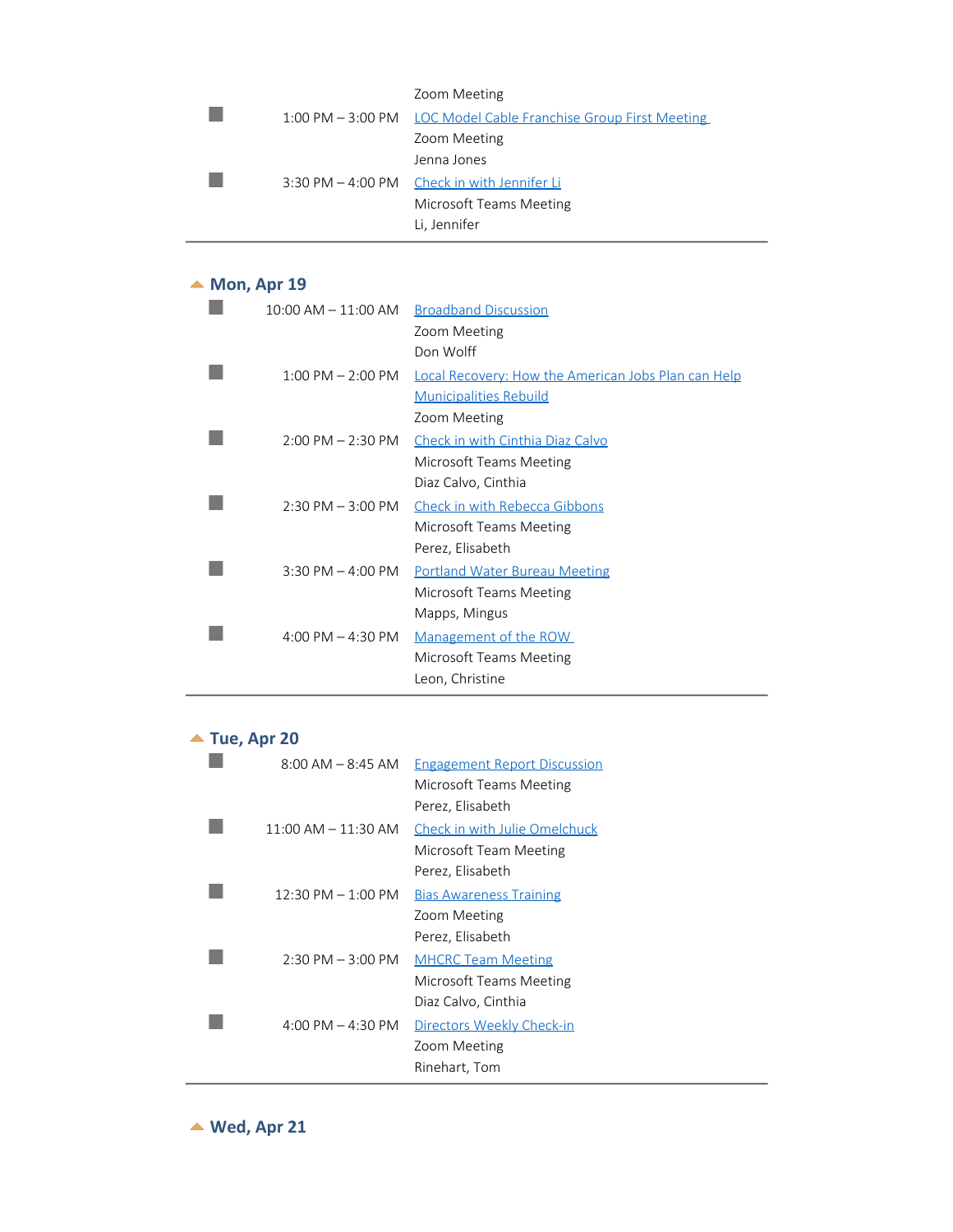| $9:00$ AM $-9:30$ AM    | <b>Weekly Check in with Rebecca Gibbons</b> |
|-------------------------|---------------------------------------------|
|                         | Microsoft Teams Meeting                     |
|                         | Perez, Elisabeth                            |
| $9:45$ AM $-10:30$ AM   | <b>MHCRC/Open Signal Appointments</b>       |
|                         | Zoom Meeting                                |
|                         | Diaz Calvo, Cinthia                         |
| $11:00$ AM $- 11:40$ AM | Digital Equity monthly check-in             |
|                         | Microsoft Teams Meeting                     |
|                         | Durbin, Andrea                              |
| $1:00$ PM $- 2:30$ PM   | NI22 - Local Planning Team                  |
|                         | Zoom Meeting                                |
|                         | caitlin@digitalinclusion.org                |
| $2:30$ PM $-3:00$ PM    | <b>OCT Staff Meeting</b>                    |
|                         | Microsoft Teams Meeting                     |
|                         | Diaz Calvo, Cinthia                         |
| $3:00$ PM $-3:30$ PM    | Kevin Martin with Smart Cities              |
|                         | Zoom Meeting                                |
|                         | Martin, Kevin                               |
| $3:30$ PM $-5:00$ PM    | <b>DIN/DEAP Planning Team meetings</b>      |
|                         | Zoom Meeting                                |
|                         | Gibbons, Rebecca                            |

#### <span id="page-7-0"></span>**▲ Thu, Apr 22**

| $9:00$ AM $-9:30$ AM  | <b>Check in with Michael Wong</b><br>Microsoft Team Meeting<br>Perez, Elisabeth                                                                   |
|-----------------------|---------------------------------------------------------------------------------------------------------------------------------------------------|
| $9:50$ AM $-12:10$ PM | <b>MHCRC-Comcast Renewal</b><br>Microsoft Teams Meeting<br>Coulter, Bea<br>Perez, Elisabeth<br>Robinson, Tom<br>Rivers, Krystene<br>Nielsen, Dick |
| $1:30$ PM $- 2:00$ PM | Check in with Jennifer Li<br>Microsoft Teams Meeting<br>Li, Jennifer                                                                              |
| $3:00$ PM $-$ 4:00 PM | <b>Webinar Run Through</b><br>Zoom Meeting<br>Gibbons, Rebecca                                                                                    |
| 4:00 PM $-$ 4:30 PM   | Directors Weekly Check-in<br>Zoom Meeting<br>Rinehart, Tom                                                                                        |
| 4:30 PM $-5:00$ PM    | Check in with Nandini Ranganathan<br>Zoom Meeting<br>Perez, Elisabeth                                                                             |
| 5:30 PM $-$ 8:00 PM   | <b>Open Signal's Board Meeting</b><br>Zoom Meeting                                                                                                |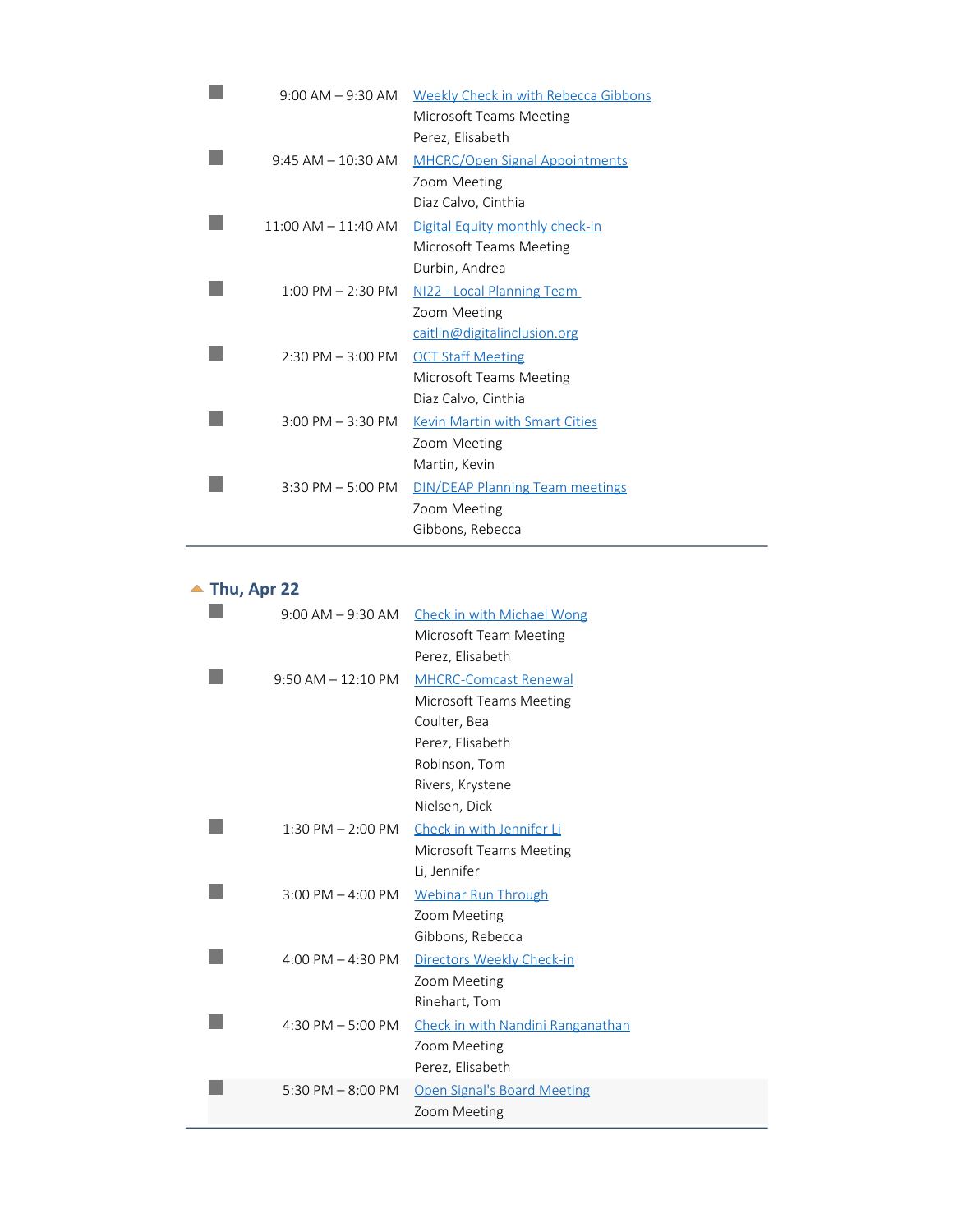<span id="page-8-0"></span>

| $\blacktriangle$ Fri, Apr 23 |                                     |                                   |
|------------------------------|-------------------------------------|-----------------------------------|
|                              | $9:30$ AM $-10:30$ AM               | Webinar Recording                 |
|                              |                                     | Zoom Meeting                      |
|                              |                                     | Gibbons, Rebecca                  |
|                              | $11:00$ AM $- 12:30$ PM             | <b>DIN EBB Work Group Meeting</b> |
|                              |                                     | Zoom Meeting                      |
|                              |                                     | Gibbons, Rebecca                  |
|                              | $2:00 \text{ PM} - 2:45 \text{ PM}$ | <b>BBK Check in</b>               |
|                              |                                     | Microsoft Teams Meeting           |
|                              |                                     | Perez, Elisabeth                  |
|                              | $3:00$ PM $-5:00$ PM                |                                   |
|                              |                                     |                                   |

#### <span id="page-8-1"></span>▲ Mon, Apr 26

| $9:00$ AM $-9:30$ AM    | Check in with Cinthia Diaz Calvo              |
|-------------------------|-----------------------------------------------|
|                         | Microsoft Teams Meeting                       |
|                         | Diaz Calvo, Cinthia                           |
| $10:00$ AM $- 11:00$ AM | <b>MHCRC Comcast Renewal - Update Meeting</b> |
|                         | Zoom Meeting                                  |
|                         | Coulter, Bea                                  |
|                         | Perez, Elisabeth                              |
|                         | Studenmund, Carol                             |
|                         | Roche, Richard                                |
| $11:00$ AM $-11:30$ AM  | <b>Finance Support Roles</b>                  |
|                         | Microsoft Teams Meeting                       |
|                         | Papaefthimiou, Jonna                          |
| $1:00$ PM $- 1:30$ PM   | Check in with Bea Coulter                     |
|                         | Microsoft Teams Meeting                       |
|                         | Perez, Elisabeth                              |
| $1:30$ PM $- 2:00$ PM   | Check in with Rebecca Gibbons                 |
|                         | Microsoft Teams Meeting                       |
|                         | Perez, Elisabeth                              |
| $2:00$ PM $-3:00$ PM    | <b>OCT</b> - Broadband Office - Introductions |
|                         | Zoom Meeting                                  |
|                         | Gibbons, Rebecca                              |
| $3:00$ PM $-$ 4:00 PM   | <b>PWB Audit</b>                              |
|                         | <b>Microsoft Teams Meeting</b>                |
|                         | Solmer, Gabriel                               |
|                         |                                               |

# <span id="page-8-2"></span>**Tue, Apr 27**<br>8:30

| $8:30$ AM $-9:00$ AM  | Check in with Anita Lane         |
|-----------------------|----------------------------------|
|                       | Microsoft Teams Meeting          |
|                       | Perez, Elisabeth                 |
| $9:00$ AM $-10:00$ AM | <b>OCT-City Attorney Meeting</b> |
|                       | Microsoft Teams Meeting          |
|                       | Simpson, Kathleen                |
|                       |                                  |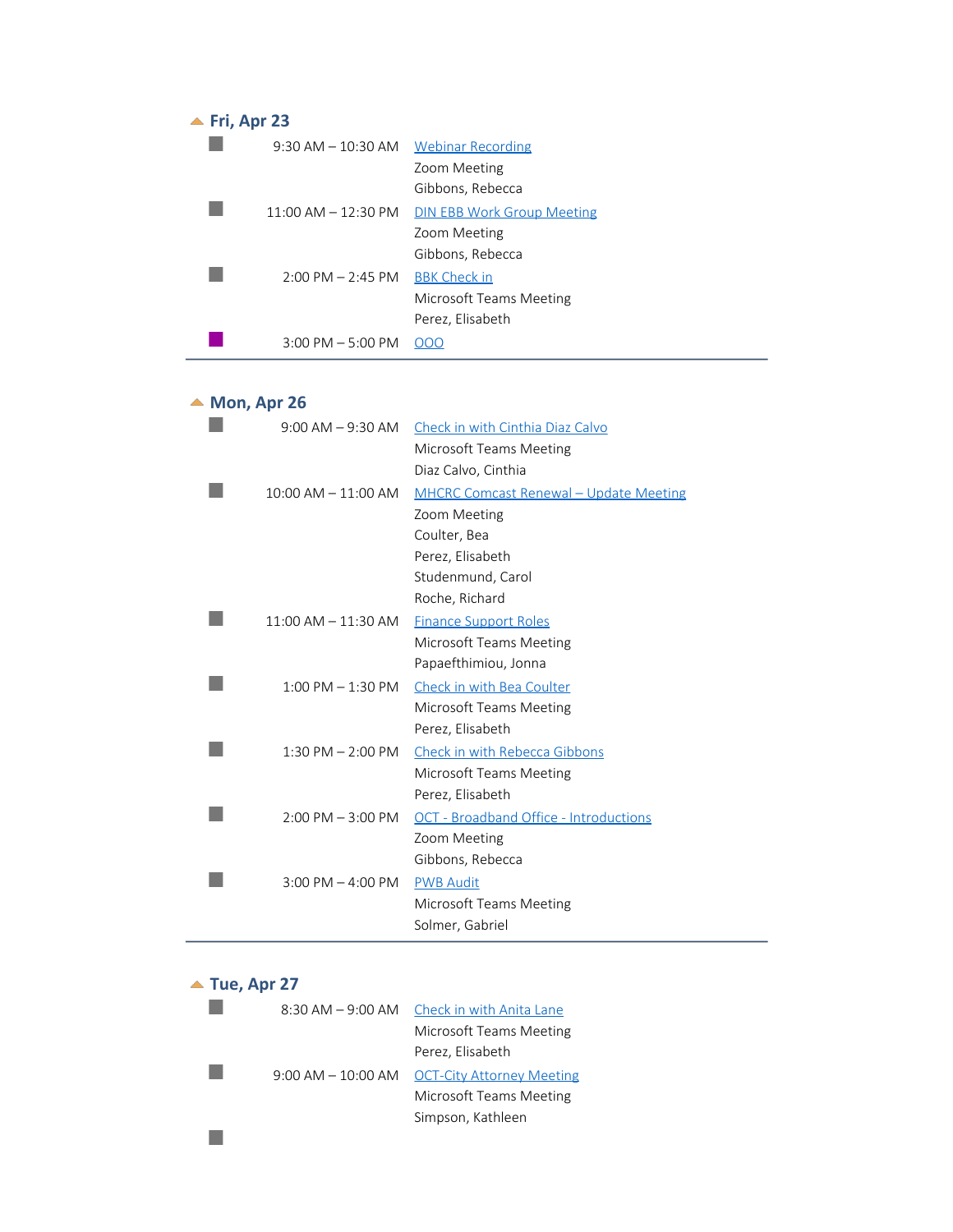| $10:00$ AM $- 11:00$ AM | Intro: Vailey (MCL) + Elisabeth (OCT - MHCRC)        |
|-------------------------|------------------------------------------------------|
|                         | Zoom Meeting                                         |
|                         | vaileyo@multco.us                                    |
| $11:00$ AM $- 11:45$ AM | <u>Verizon Discussion with Comm. Rubio &amp; OCT</u> |
|                         | Zoom Meeting                                         |
|                         | Michelle Plambeck                                    |
| $1:30$ PM $- 2:00$ PM   | <b>Discuss Negotiations Status</b>                   |
|                         | Microsoft Teams Meeting                              |
|                         | Fox, Beth                                            |
| $2:00$ PM $- 2:30$ PM   | <b>FUP Team Meeting</b>                              |
|                         | Microsoft Teams Meeting                              |
|                         | Diaz Calvo, Cinthia                                  |
| $2:30$ PM $-3:00$ PM    | <b>MHCRC Team Meeting</b>                            |
|                         | Microsoft Teams Meeting                              |
|                         | Diaz Calvo, Cinthia                                  |
| $3:00$ PM $-3:45$ PM    | <b>MetroEast Check in</b>                            |
|                         | Zoom Meeting                                         |
|                         | Perez, Elisabeth                                     |
| 4:00 PM $-$ 4:30 PM     | Directors Weekly Check-in                            |
|                         | Zoom Meeting                                         |
|                         | Rinehart, Tom                                        |

#### **Wed, Apr 28**

<span id="page-9-0"></span>

| $10:00$ AM $- 11:00$ AM             | Net Inclusion Webinar Series             |
|-------------------------------------|------------------------------------------|
|                                     | Zoom Meeting                             |
| $11:00$ AM $- 11:30$ AM             | <b>OCT Staff Meeting</b>                 |
|                                     | Microsoft Teams Meeting                  |
|                                     | Diaz Calvo, Cinthia                      |
| $11:30$ AM $- 12:00$ PM             | <b>Check in with Rebecca Gibbons</b>     |
|                                     | Microsoft Teams Meeting                  |
|                                     | Gibbons, Rebecca                         |
| $1:00$ PM $- 2:00$ PM               | <b>Community Connectivity Meeting</b>    |
|                                     | jacob.e.farkas@multco.us                 |
| $2:00$ PM $- 2:30$ PM               | ROW Code                                 |
|                                     | Microsoft Teams Meeting                  |
|                                     | Li, Jennifer                             |
| $2:30 \text{ PM} - 3:30 \text{ PM}$ | <b>Digital Inclusion Network Meeting</b> |
|                                     | Zoom Meeting                             |
|                                     | Gibbons, Rebecca                         |
| $3:30$ PM $-5:00$ PM                | <b>DIN/DEAP Planning Team meetings</b>   |
|                                     | Zoom Meeting                             |
|                                     | Gibbons, Rebecca                         |

<span id="page-9-1"></span>▲ Thu, Apr 29

 $\mathbb{R}^3$ 

8:30 AM – 9:00 AM Check in with Rana DeBey Microsoft Team Meeting Perez, Elisabeth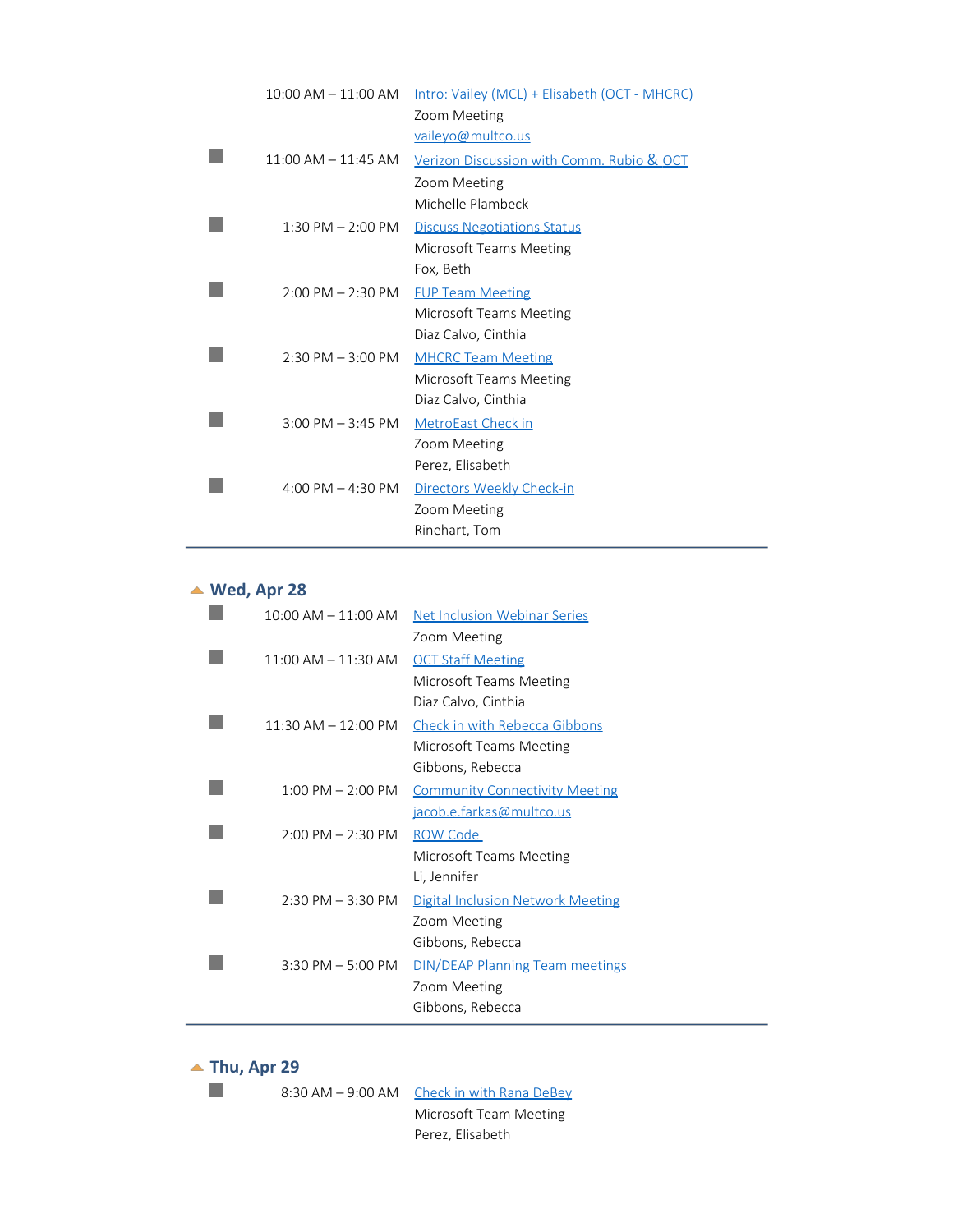| $9:00$ AM $-9:30$ AM    | <b>Check in with Michael Wong</b>           |
|-------------------------|---------------------------------------------|
|                         | Microsoft Team Meeting                      |
|                         | Perez, Elisabeth                            |
| $10:00$ AM $- 10:30$ AM | <b>MHCRC-Comcast Renewal</b>                |
|                         | Microsoft Teams Meeting                     |
|                         | Perez, Elisabeth                            |
|                         | Coulter, Bea                                |
|                         | Robinson, Tom                               |
|                         | Rivers, Krystene                            |
|                         | Nielsen, Dick                               |
| $10:30$ AM $- 11:30$ AM | PDX Recovery + Events Action Table Meetings |
|                         | Zoom Meeting                                |
|                         | Diaz, Samuel                                |
| $12:30$ PM $- 12:45$ PM | Check in with Christine Kendrick            |
|                         | Kendrick, Christine                         |
| $1:00$ PM $-3:00$ PM    | <b>LOC Model Cable Franchise Group</b>      |
|                         | Zoom Meeting                                |
|                         | Jenna Jones                                 |
| $3:00$ PM $-3:30$ PM    | Check in with Jennifer Li                   |
|                         | Microsoft Teams Meeting                     |
|                         | Li, Jennifer                                |
| 3:30 PM $-$ 4:00 PM     | <b>Check in about Vacant Position</b>       |
|                         | Microsoft Teams Meeting                     |
|                         | Li, Jennifer                                |
| 4:00 PM $-$ 4:30 PM     | Directors Weekly Check-in                   |
|                         | Zoom Meeting                                |
|                         | Rinehart, Tom                               |
|                         |                                             |

## <span id="page-10-0"></span>**<u>▲ Fri, Apr 30</u>**

| $9:00$ AM $-9:30$ AM                | Lumen/CTL and OCT Check-in                                |
|-------------------------------------|-----------------------------------------------------------|
|                                     | Microsoft Teams Meeting                                   |
|                                     | Ridderbusch, Samantha                                     |
| $9:30$ AM $-10:00$ AM               | <u>Biweekly Check in with Mona Schwartz (Comm. Rubio)</u> |
|                                     | Zoom Meeting                                              |
|                                     | Rubio, Carmen                                             |
| $10:05$ AM $- 11:00$ AM             | <b>LOC Statewide Conference Call for City Leaders</b>     |
|                                     | Zoom Meeting                                              |
|                                     | Jenna Jones                                               |
| $11:00$ AM $- 12:00$ PM             | <b>OGR Weekly Liaison Briefing</b>                        |
|                                     | Microsoft Teams Meeting                                   |
|                                     | Noll, Eric                                                |
| $12:15$ PM $-$ 3:00 PM              | <b>Strategic Analyst III Interviews</b>                   |
|                                     | Zoom Meeting                                              |
|                                     | Perez, Elisabeth                                          |
| $3:30$ PM $-$ 4:00 PM               | Check in with Cinthia Diaz Calvo                          |
|                                     | Microsoft Teams Meeting                                   |
|                                     | Diaz Calvo, Cinthia                                       |
| $4:00 \text{ PM} - 4:30 \text{ PM}$ | Check in with Jennifer Li                                 |
|                                     |                                                           |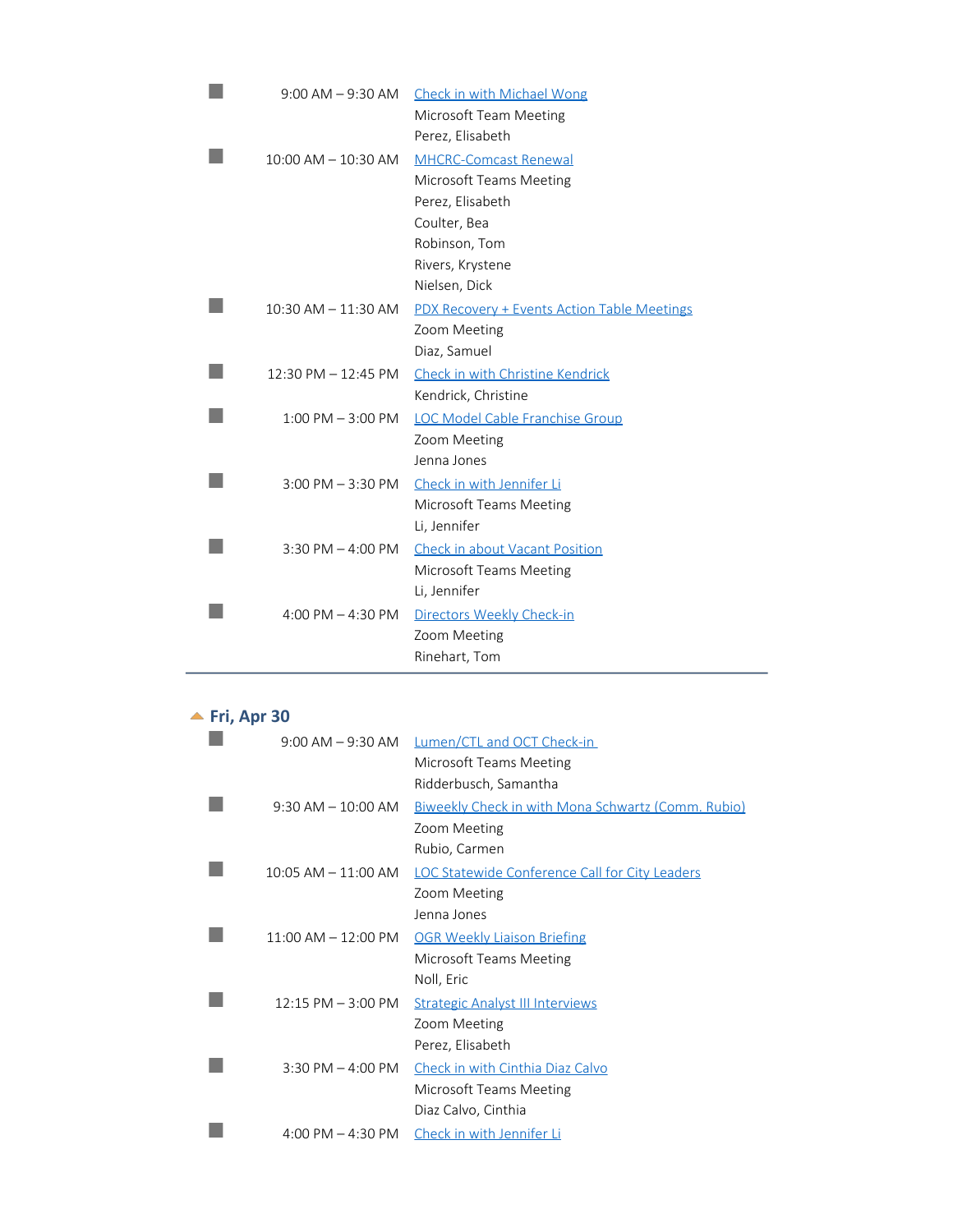#### Microsoft Teams Meeting Perez, Elisabeth

# **May 2021**

<span id="page-11-0"></span>

| Mon, May 3              |                                                 |  |
|-------------------------|-------------------------------------------------|--|
| $10:30$ AM $- 11:00$ AM | OHSU/City of Portland digital divide discussion |  |
|                         | Zoom Meeting                                    |  |
|                         | Martin, Kevin                                   |  |
| $11:30$ AM $- 1:00$ PM  | <b>ARP Pre-Proposal Q&amp;A Session</b>         |  |
|                         | Zoom Meeting                                    |  |
|                         | Rinehart, Tom                                   |  |
| $1:00$ PM $-1:45$ PM    | Check in with Bea Coulter                       |  |
|                         | Microsoft Teams Meeting                         |  |
|                         | Perez, Elisabeth                                |  |
| 3:30 PM $-$ 4:00 PM     | <b>Check in with Mona Schwartz</b>              |  |
|                         | Microsoft Teams Meeting                         |  |
|                         | Schwartz, Mona                                  |  |
| 4:00 PM $-$ 4:15 PM     | Check in with Anita Lane                        |  |
|                         | Microsoft Teams Meeting                         |  |
|                         | Perez, Elisabeth                                |  |
| 4:30 PM $-$ 5:00 PM     | Check in with Rebecca Gibbons                   |  |
|                         | Microsoft Teams Meeting                         |  |
|                         | Perez, Elisabeth                                |  |
| $6:00$ PM $- 7:00$ PM   | MHCRC Finance Committee Meeting 5/3             |  |
|                         | Zoom Meeting                                    |  |
|                         | Diaz Calvo, Cinthia                             |  |

#### <span id="page-11-1"></span>▲ Tue, May 4

| $8:30$ AM $-$ 8:45 AM                | Check in with Jenny Lee                     |
|--------------------------------------|---------------------------------------------|
|                                      | Microsoft Teams Meeting                     |
|                                      | Perez, Elisabeth                            |
| $9:00 \text{ AM} - 10:00 \text{ AM}$ | <b>OCT-City Attorney Meeting</b>            |
|                                      | <b>Rev Bur Vista</b>                        |
|                                      | Haium, Maja                                 |
| $10:00$ AM $- 11:00$ AM              | <b>Portland - Rhode Island Info Sharing</b> |
|                                      | Zoom Meeting                                |
|                                      | Gibbons, Rebecca                            |
| $11:00$ AM $- 11:30$ AM              | Check in with Julie Omelchuck               |
|                                      | Microsoft Team Meeting                      |
|                                      | Perez, Elisabeth                            |
| 12:30 PM - 1:00 PM                   | <b>Monthly HR/OCT Meeting</b>               |
|                                      | Microsoft Teams Meeting                     |
|                                      | Lane, Anita                                 |
| $2:15$ PM $-3:00$ PM                 | <b>BPS, OCT, Smart Cities Briefing</b>      |
|                                      | Zoom Meeting                                |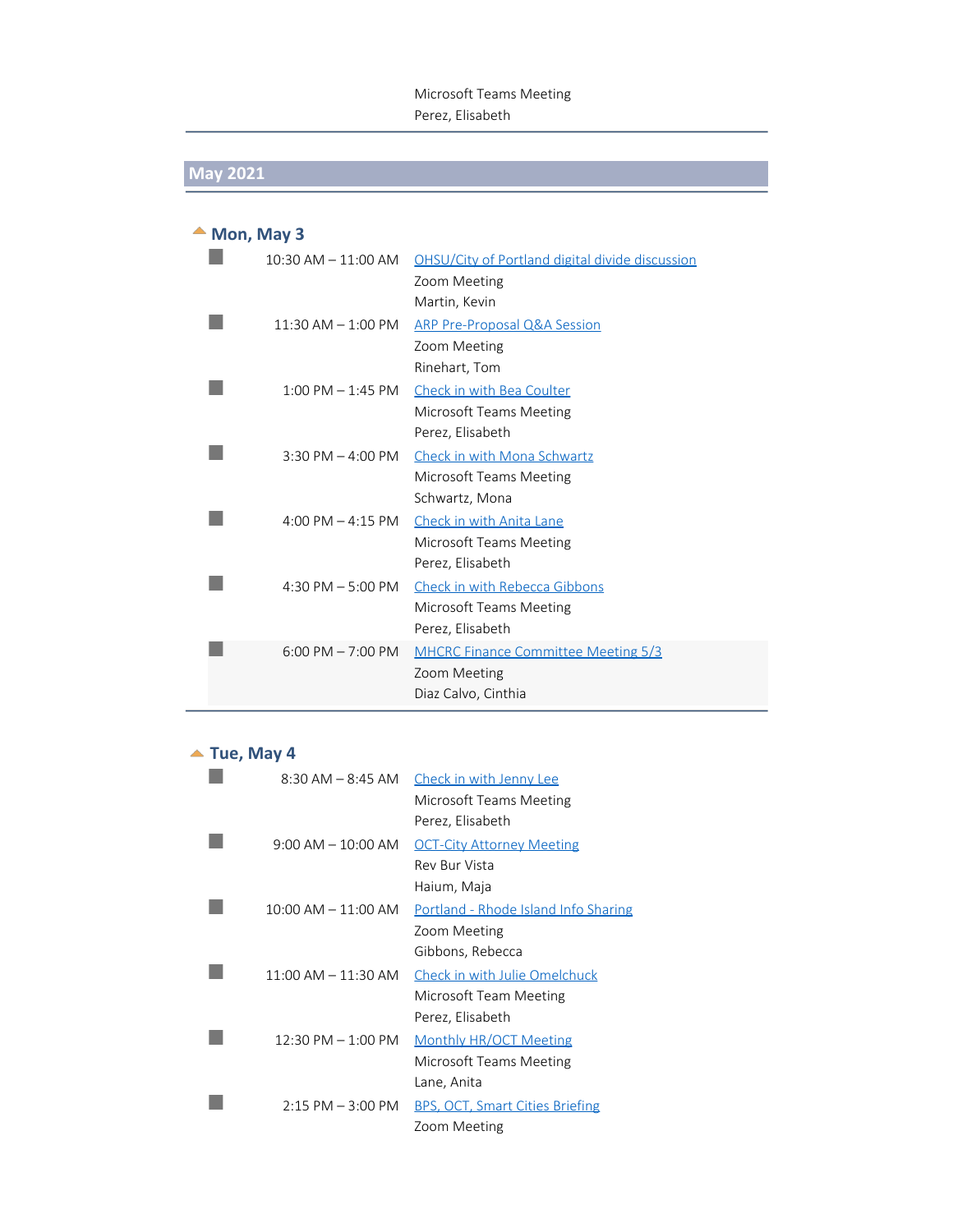|                                | Rubio, Carmen                        |
|--------------------------------|--------------------------------------|
| $3:00$ PM $-3:45$ PM           | Open Signal Check in                 |
|                                | Zoom Meeting                         |
|                                | Perez, Elisabeth                     |
| 4:00 PM - 4:30 PM MHCRC Budget |                                      |
|                                | Microsoft Teams Meeting              |
|                                | Wong, Michael (Community Technology) |

#### <span id="page-12-0"></span>**Wed, May 5**

| 8:30 AM – 9:00 AM       | <b>Check in with Rebecca Gibbons</b>      |
|-------------------------|-------------------------------------------|
|                         | Microsoft Teams Meeting                   |
|                         | Perez, Elisabeth                          |
| $9:00$ AM $-11:00$ AM   | CBG-MHCRC: Redline review and agenda prep |
|                         | Microsoft Teams Meeting                   |
|                         | Coulter, Bea                              |
| $11:00$ AM $- 11:30$ AM | Seattle - Portland: Pole Fees Discussion  |
|                         | Microsoft Teams Meeting                   |
|                         | Lawson, Alice                             |
| $1:30$ PM $- 2:00$ PM   | Check in with Bea Coulter                 |
|                         | Microsoft Teams Meeting                   |
|                         | Perez, Elisabeth                          |
| $2:30$ PM $-3:00$ PM    | <b>XO Communications Discussion</b>       |
|                         | Microsoft Teams Meeting                   |
|                         | Hooyman, Nicholas                         |
| $3:00$ PM $-3:30$ PM    | Kevin Martin with Smart Cities            |
|                         | Zoom Meeting                              |
|                         | Martin, Kevin                             |
| $3:30$ PM $-5:00$ PM    | <b>DIN/DEAP Planning Team meetings</b>    |
|                         | Zoom Meeting                              |
|                         | Gibbons, Rebecca                          |

# <span id="page-12-1"></span> $\blacktriangle$  Thu, May 6

| 8:30 AM – 9:00 AM     | Check in with Rana DeBey<br>Microsoft Team Meeting<br>Perez, Elisabeth                                     |
|-----------------------|------------------------------------------------------------------------------------------------------------|
| $9:00$ AM $-9:30$ AM  | <b>Check in with Michael Wong</b>                                                                          |
|                       | Microsoft Team Meeting<br>Perez, Elisabeth                                                                 |
| $9:30$ AM $-12:30$ PM | RBA 101 Part 1 (Session 1 of 2) - Introductory Anti-Racist<br><b>Results-Based Accountability workshop</b> |
|                       | Zoom Meeting<br>Dessou, Koffi                                                                              |
| $1:30$ PM $- 2:00$ PM | Check in with Jennifer Li                                                                                  |
|                       | Microsoft Teams Meeting<br>Li, Jennifer                                                                    |
| $2:00$ PM $- 2:30$ PM | Check in with Kevin Martin<br>Zoom Meeting                                                                 |
|                       |                                                                                                            |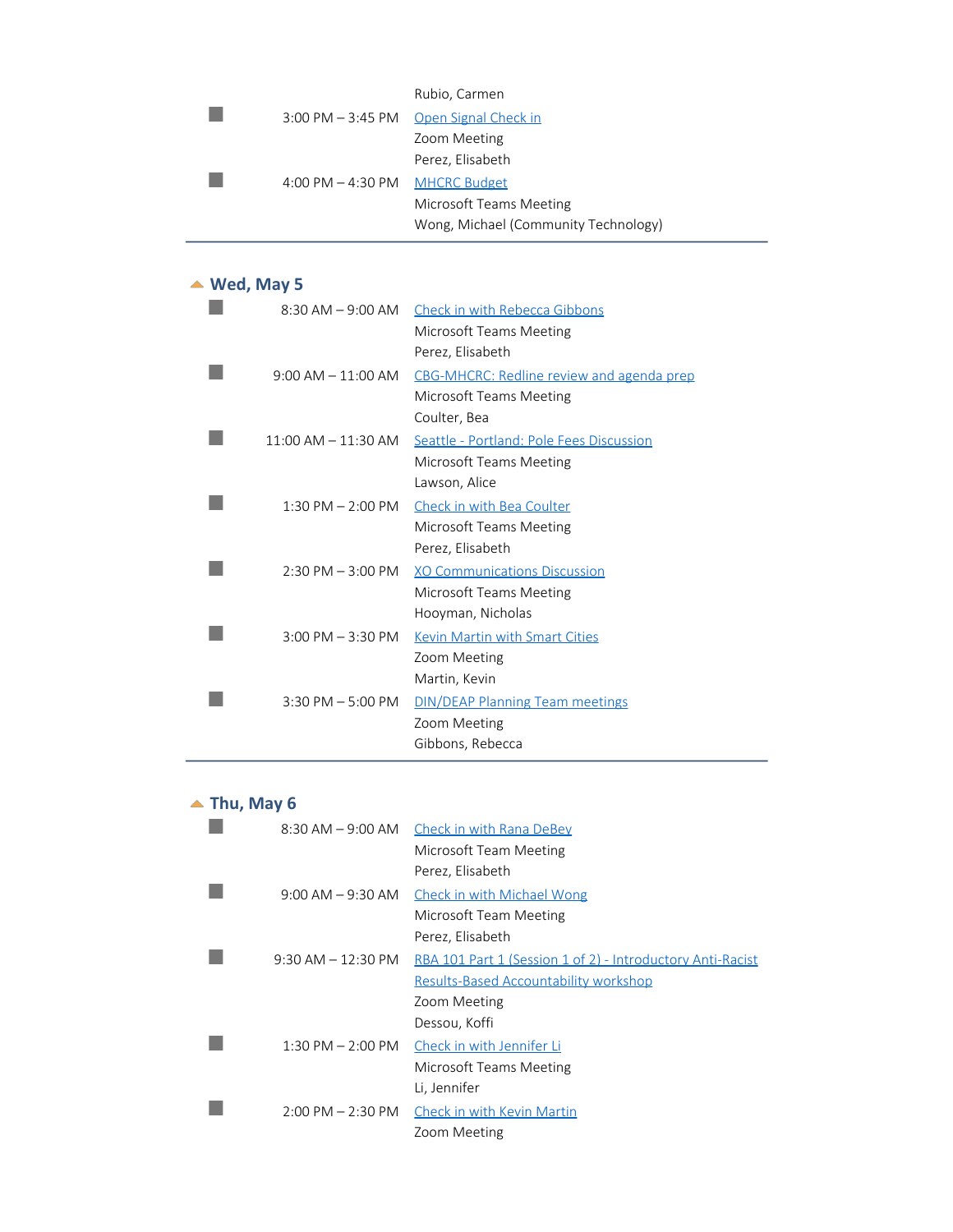|                                     | Martin, Kevin                                |
|-------------------------------------|----------------------------------------------|
|                                     | 2:30 PM - 3:00 PM OCT-Worksystems-MHCRC      |
|                                     | Microsoft Teams Meeting                      |
|                                     | Perez, Elisabeth                             |
| $3:00 \text{ PM} - 3:30 \text{ PM}$ | <b>Check in with Matthew Farley</b>          |
|                                     | Microsoft Teams Meeting                      |
|                                     | Perez, Elisabeth                             |
|                                     | 4:00 PM – 4:10 PM Commissioner Rubio Meeting |
|                                     | Phone Call                                   |
|                                     | Rubio, Carmen                                |

#### <span id="page-13-0"></span>**<u>A</u>** Fri, May 7

| $9:00$ AM $-10:00$ AM               | <b>EBB</b> recording-Take 2!                       |
|-------------------------------------|----------------------------------------------------|
|                                     | Zoom Meeting                                       |
|                                     | Gibbons, Rebecca                                   |
| $10:00$ AM $- 11:00$ AM             | <b>Chair Studenmund-Elisabeth Monthly Check in</b> |
|                                     | Microsoft Teams Meeting                            |
|                                     | Perez, Elisabeth                                   |
| $11:00$ AM $- 12:00$ PM             | <b>OGR Weekly Liaison Briefing</b>                 |
|                                     | Microsoft Teams Meeting                            |
|                                     | Noll, Eric                                         |
| $12:30$ PM $-1:00$ PM               | Check in with Cinthia Diaz Calvo                   |
|                                     | Microsoft Teams Meeting                            |
|                                     | Diaz Calvo, Cinthia                                |
| 1:30 PM $-$ 2:00 PM                 | <b>MHCRC Team Meeting</b>                          |
|                                     | Microsoft Teams Meeting                            |
|                                     | Diaz Calvo, Cinthia                                |
| $2:00 \text{ PM} - 2:30 \text{ PM}$ | <b>Check in with Rebecca Gibbons</b>               |
|                                     | Microsoft Teams Meeting                            |
|                                     | Perez, Elisabeth                                   |
| $2:30$ PM $-3:00$ PM                | <b>COP Digital Inclusion/ARPA Updates</b>          |
|                                     | Zoom Meeting                                       |
|                                     | bob.fletcher@verizonwireless.com                   |

# <span id="page-13-1"></span>**Mon, May 10**

| $10:00$ AM $- 11:00$ AM | <b>Quarterly Audit Review</b>                         |
|-------------------------|-------------------------------------------------------|
|                         | Rev Bur Vista Conf Rm (12)                            |
|                         | Perez, Elisabeth                                      |
| $11:00$ AM $- 12:00$ PM | GoToWebinar - How to Understand and Close the Digital |
|                         | Divide in Your Community                              |
|                         | GoToWebinar                                           |
|                         | jharman@natoa.org                                     |
| $1:00$ PM $-1:45$ PM    | Check in with Bea Coulter                             |
|                         | Microsoft Teams Meeting                               |
|                         | Perez, Elisabeth                                      |
| $3:30$ PM $-$ 4:00 PM   | Mona Schwartz Check in                                |
|                         | Microsoft Teams Meeting                               |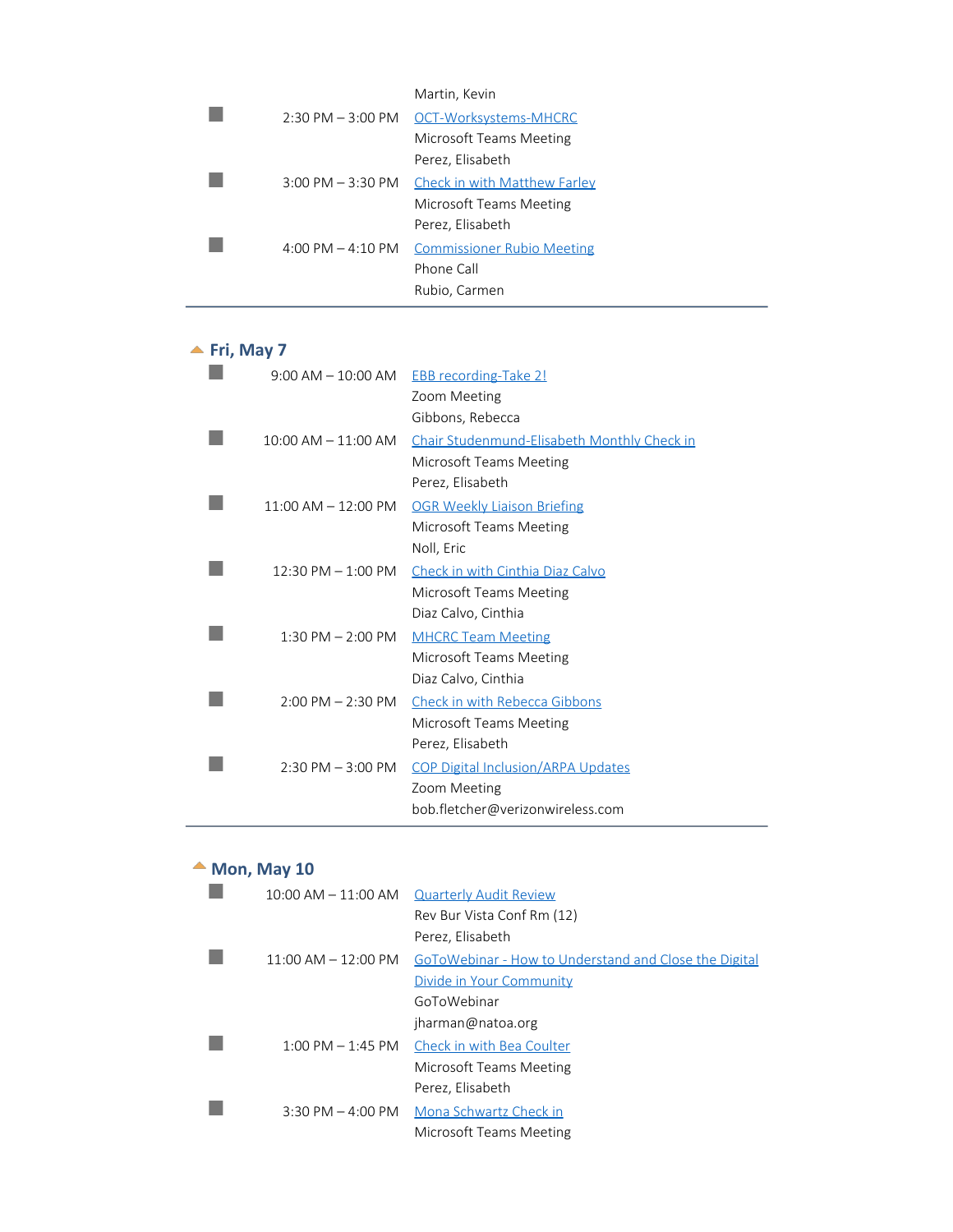<span id="page-14-0"></span>

| $\triangle$ Tue, May 11 |                                     |                                             |
|-------------------------|-------------------------------------|---------------------------------------------|
|                         |                                     | 9:00 AM – 9:45 AM Check in OCT-Hacienda CDC |
|                         |                                     | Microsoft Teams Meeting                     |
|                         |                                     | Perez, Elisabeth                            |
|                         | $11:00$ AM $-11:30$ AM              | <b>Community Safety Plan</b>                |
|                         |                                     | Zoom Meeting                                |
|                         |                                     | Callahan, Shannon                           |
|                         | $1:00 \text{ PM} - 1:30 \text{ PM}$ | Quarterly BTS/OCT Check in                  |
|                         |                                     | 11th Floor - Portland Building              |
|                         |                                     | Baer, Jeff                                  |
|                         | $2:00$ PM $- 2:30$ PM               | <b>FUP Team Meeting</b>                     |
|                         |                                     | Microsoft Teams Meeting                     |
|                         |                                     | Diaz Calvo, Cinthia                         |

#### **Wed, May 12**

<span id="page-14-1"></span>

| $8:00$ AM $-9:00$ AM    | Charter Commission Bureau Director Panel - Healthy & |
|-------------------------|------------------------------------------------------|
|                         | <b>Vibrant Community Group</b>                       |
|                         | Zoom Meeting                                         |
|                         | Shiplet, Diana                                       |
| $9:00$ AM $-10:15$ AM   | <b>Broadband Breakfast Live Online</b>               |
|                         | Zoom Meeting                                         |
| $10:00$ AM $- 11:00$ AM | <b>Net Inclusion Webinar Series</b>                  |
|                         | Zoom Meeting                                         |
| $11:00$ AM $- 12:00$ PM | <b>Pre-Negotiation Meetings - Rescheduled</b>        |
|                         | Zoom Meeting                                         |
|                         | Nielsen, Dick                                        |
| $1:00$ PM $- 1:30$ PM   | <b>OCT Staff Meeting</b>                             |
|                         | Microsoft Teams Meeting                              |
|                         | Diaz Calvo, Cinthia                                  |
| $2:00$ PM $- 2:30$ PM   | <b>MHCRC Team Meeting</b>                            |
|                         | Microsoft Teams Meeting                              |
|                         | Diaz Calvo, Cinthia                                  |
| $3:30$ PM $-5:00$ PM    | <b>DIN/DEAP Planning Team meetings</b>               |
|                         | Zoom Meeting                                         |
|                         | Gibbons, Rebecca                                     |
|                         |                                                      |

#### <span id="page-14-2"></span> $\blacktriangle$  Thu, May 13

П

|  | 10:00 AM - 12:00 PM MHCRC-Comcast Franchise Renewal Meeting |
|--|-------------------------------------------------------------|
|  | Zoom Meeting                                                |
|  | Perez, Elisabeth                                            |
|  | Coulter, Bea                                                |
|  | Robinson, Tom                                               |
|  | Rivers, Krystene                                            |
|  | Goodman, Tim                                                |
|  |                                                             |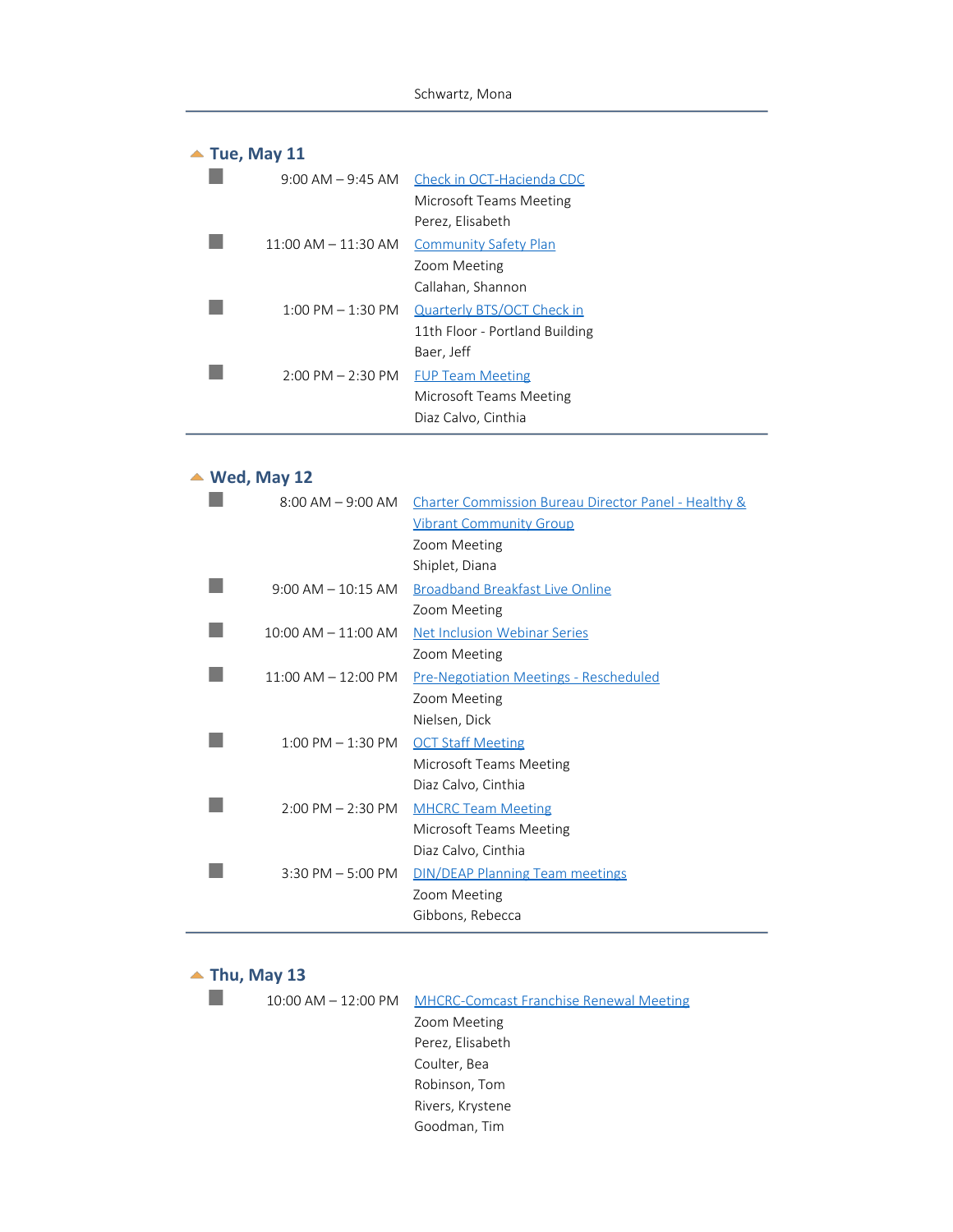|                                     | Holmes, Steven                                  |
|-------------------------------------|-------------------------------------------------|
|                                     | Acker, Sheri                                    |
|                                     | Nielsen, Dick                                   |
|                                     | Nord, Kirk                                      |
| $1:00 \text{ PM} - 3:00 \text{ PM}$ | <b>LOC Model Cable Franchise Group</b>          |
|                                     | Zoom Meeting                                    |
|                                     | Jenna Jones                                     |
| $3:00$ PM $-3:30$ PM                | Check in with Jennifer Li                       |
|                                     | Microsoft Teams Meeting                         |
|                                     | Li, Jennifer                                    |
| $3:30$ PM $-$ 4:00 PM               | Check in with Cinthia Diaz Calvo                |
|                                     | Microsoft Teams Meeting                         |
|                                     | Diaz Calvo, Cinthia                             |
| $4:00 \text{ PM} - 4:30 \text{ PM}$ | <b>MHCRC Budget - Finance Committee Meeting</b> |
|                                     | <b>Walkthrough</b>                              |
|                                     | Microsoft Teams Meeting                         |
|                                     | Wong, Michael (Community Technology)            |
| $6:00$ PM $- 7:00$ PM               | <b>MHCRC Finance Committee Meeting 5/13</b>     |
|                                     | Zoom Meeting                                    |
|                                     | Diaz Calvo, Cinthia                             |

#### <span id="page-15-0"></span>**Fri, May 14**

| All Day                            | 000                           |
|------------------------------------|-------------------------------|
| $8:30$ AM $-9:00$ AM Work Check in |                               |
|                                    | Microsoft Teams Meeting       |
|                                    | Omelchuck, Julie              |
| $9:00$ AM $-9:30$ AM               | <b>Shannon Chisom Meeting</b> |
|                                    | Microsoft Teams Meeting       |
|                                    | Perez, Elisabeth              |

#### <span id="page-15-1"></span>**Mon, May 17 – Fri, May 21**

All Day PTO

#### <span id="page-15-2"></span>▲ Mon, May 24

 $\mathcal{L}_{\mathcal{A}}$ 

| $9:00$ AM $-10:00$ AM               | <b>MHCRC Agenda Check in</b>         |
|-------------------------------------|--------------------------------------|
|                                     | Zoom Meeting                         |
|                                     | Diaz Calvo, Cinthia                  |
| $10:00$ AM $-11:00$ AM              | <b>Quarterly Audit Review</b>        |
|                                     | <b>FRANCHISE Info</b>                |
| $11:30$ AM $- 12:30$ PM             | <b>ARP Pre Proposal Work Session</b> |
|                                     | Zoom Meeting                         |
|                                     | Branam, Kimberly                     |
| $1:00 \text{ PM} - 1:45 \text{ PM}$ | Check in with Bea Coulter            |
|                                     | Microsoft Teams Meeting              |
|                                     | Perez, Elisabeth                     |
| $2:00 \text{ PM} - 2:30 \text{ PM}$ | Check in with Cinthia Diaz Calvo     |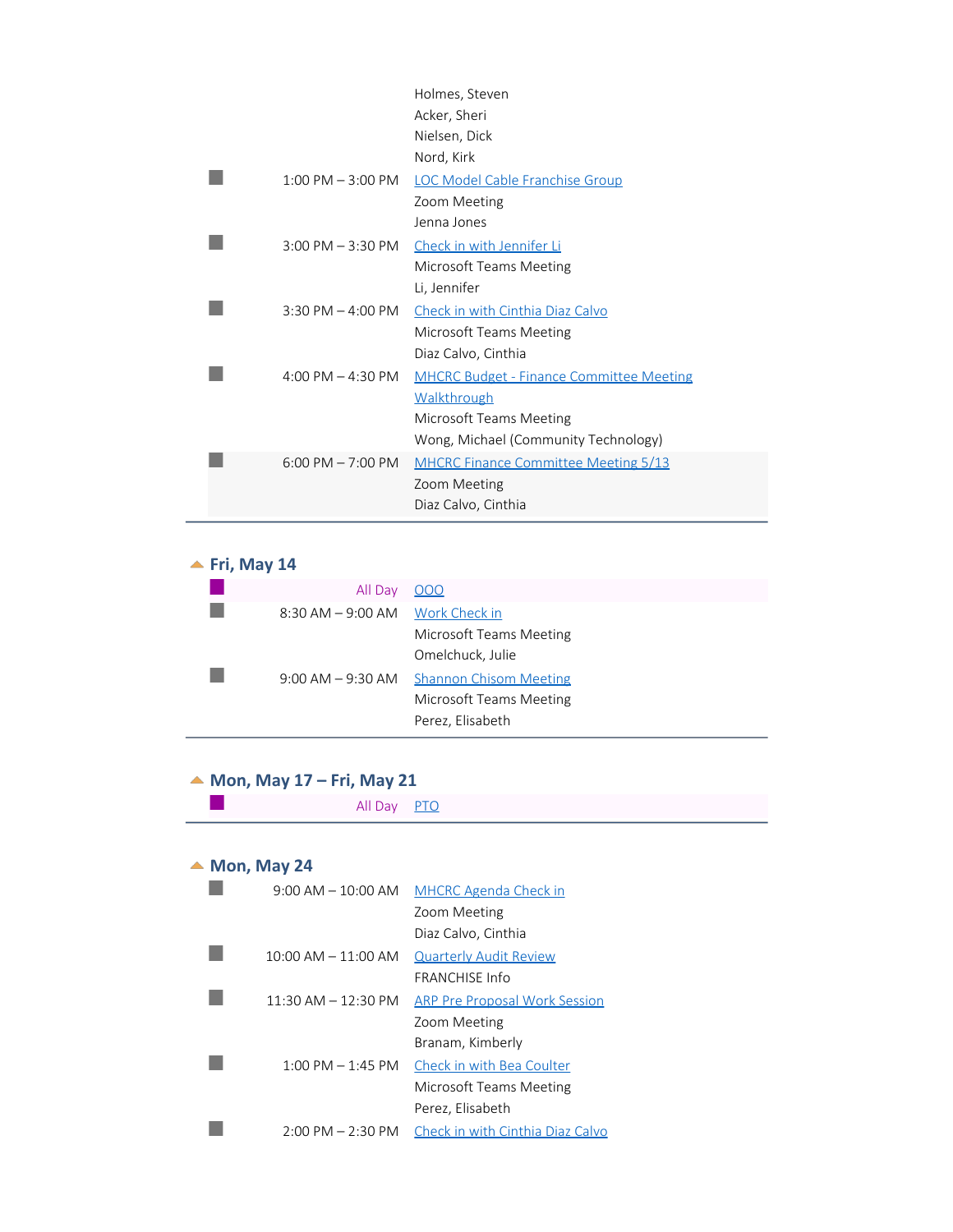|                                     | Microsoft Teams Meeting<br>Diaz Calvo, Cinthia                      |
|-------------------------------------|---------------------------------------------------------------------|
| $2:30$ PM $-3:00$ PM                | Check in with Rebecca Gibbons<br>Microsoft Teams Meeting            |
|                                     | Perez, Elisabeth                                                    |
| $3:30$ PM $-$ 4:00 PM               | Mona Schwartz Check in<br>Microsoft Teams Meeting<br>Schwartz, Mona |
| $6:30 \text{ PM} - 8:30 \text{ PM}$ | <b>MHCRC Meeting 5/24</b><br>Zoom Meeting<br>Diaz Calvo, Cinthia    |

# <span id="page-16-0"></span>▲ Tue, May 25

| $11:30$ AM $-12:00$ PM              | <b>OCT Comms support</b>                                      |
|-------------------------------------|---------------------------------------------------------------|
|                                     | Microsoft Teams Meeting                                       |
|                                     | Li, Jennifer                                                  |
| $1:00 \text{ PM} - 1:30 \text{ PM}$ | Weekly Check in with Michael Wong                             |
|                                     | Microsoft Teams Meeting                                       |
|                                     | Perez, Elisabeth                                              |
| $1:30$ PM $- 2:00$ PM               | <b>MHCRC Team Meeting</b>                                     |
|                                     | Microsoft Teams Meeting                                       |
|                                     | Diaz Calvo, Cinthia                                           |
| $2:00 \text{ PM} - 4:00 \text{ PM}$ | Economic Recovery Task Force *Confirmed                       |
|                                     | Zoom Meeting                                                  |
|                                     | Branam, Kimberly                                              |
| $4:00 \text{ PM} - 4:30 \text{ PM}$ | Directors Weekly Check-in                                     |
|                                     | Zoom Meeting                                                  |
|                                     | Rinehart, Tom                                                 |
| 4:30 PM $-5:00$ PM                  | <b>Commissioner Rubio &amp; OCT Director Biweekly Meeting</b> |
|                                     | Zoom Meeting                                                  |
|                                     | Rubio, Carmen                                                 |

#### <span id="page-16-1"></span>**Wed, May 26**

| $8:00$ AM $-$ 8:30 AM   | Check in with Cinthia Diaz Calvo             |
|-------------------------|----------------------------------------------|
|                         | Microsoft Teams Meeting                      |
|                         | Diaz Calvo, Cinthia                          |
| $8:30$ AM $-9:00$ AM    | <b>Check in with Rebecca Gibbons</b>         |
|                         | Microsoft Teams Meeting                      |
|                         | Perez, Elisabeth                             |
| $10:00$ AM $- 11:00$ AM | Net Inclusion Webinar Series                 |
|                         | Zoom Meeting                                 |
| $11:00$ AM $- 11:30$ AM | Check in with Jennifer Li                    |
|                         | Microsoft Teams Meeting                      |
|                         | Li, Jennifer                                 |
| $11:30$ AM $- 12:00$ PM | Gresham/Portland: Small Cell Fees Discussion |
|                         | Microsoft Teams Meeting                      |
|                         | Li, Jennifer                                 |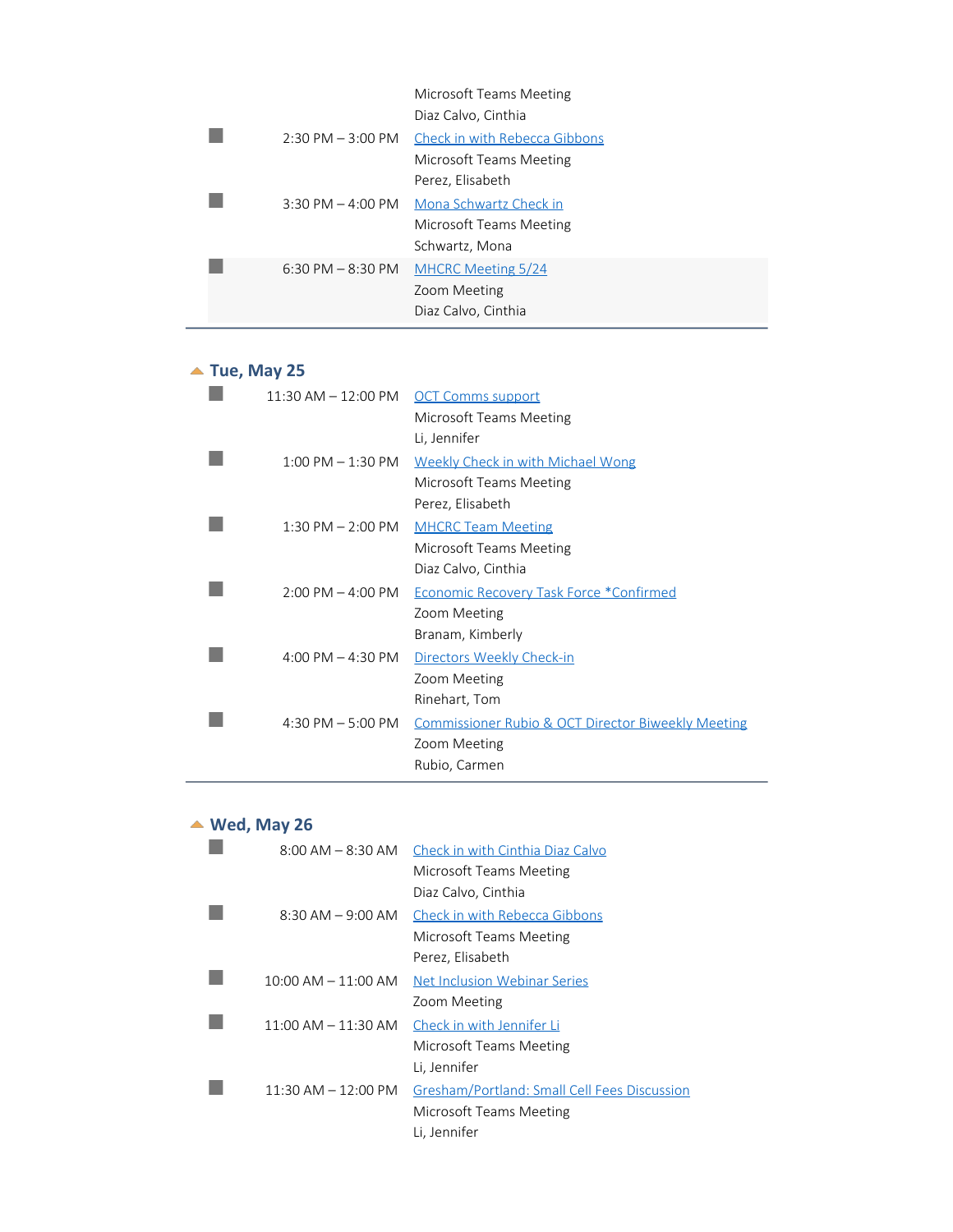| 12:30 PM - 1:00 PM OCT Staff Meeting |                                        |
|--------------------------------------|----------------------------------------|
|                                      | Microsoft Teams Meeting                |
|                                      | Diaz Calvo, Cinthia                    |
| $1:00 \text{ PM} - 2:00 \text{ PM}$  | <b>Community Connectivity Meeting</b>  |
|                                      | jacob.e.farkas@multco.us               |
| $2:30 \text{ PM} - 3:30 \text{ PM}$  | Digital Inclusion Network Meeting      |
|                                      | Zoom Meeting                           |
|                                      | Gibbons, Rebecca                       |
| $3:30$ PM $-5:00$ PM                 | <b>DIN/DEAP Planning Team meetings</b> |
|                                      | Zoom Meeting                           |
|                                      | Gibbons, Rebecca                       |

# <span id="page-17-0"></span>▲ Thu, May 27

| $8:30$ AM $-9:00$ AM   | <b>Check in with Rana DeBey</b>          |
|------------------------|------------------------------------------|
|                        | Zoom Meeting                             |
|                        | Perez, Elisabeth                         |
| $9:30$ AM $-10:00$ AM  | <b>Digital Equity &amp; State Budget</b> |
|                        | Microsoft Teams Meeting                  |
|                        | Noll, Eric                               |
| $12:00$ PM $- 1:00$ PM | NI22 Local Planning MTG                  |
|                        | caitlin@digitalinclusion.org             |
| $1:00$ PM $-3:00$ PM   | <b>LOC Model Cable Franchise Group</b>   |
|                        | Zoom Meeting                             |
|                        | Jenna Jones                              |
| $3:00$ PM $-3:45$ PM   | Open Signal Check in                     |
|                        | Zoom Meeting                             |
|                        | Perez, Elisabeth                         |
| 4:00 PM $-$ 4:30 PM    | Directors Weekly Check-in                |
|                        | Zoom Meeting                             |
|                        | Rinehart, Tom                            |

## <span id="page-17-1"></span>**<u>▲ Fri, May 28</u>**

| $8:00$ AM $-9:00$ AM    | City of Portland / Reimagine Oregon Project    |
|-------------------------|------------------------------------------------|
|                         | Microsoft Teams Meeting                        |
|                         | Callahan, Shannon                              |
| $9:00$ AM $-9:45$ AM    | MetroEast Check in                             |
|                         | Zoom Meeting                                   |
|                         | Perez, Elisabeth                               |
| $10:05$ AM $- 11:00$ AM | LOC Statewide Conference Call for City Leaders |
|                         | Zoom Meeting                                   |
|                         | Jenna Jones                                    |
| $11:00$ AM $- 12:00$ PM | <b>OGR Weekly Liaison Briefing</b>             |
|                         | Microsoft Teams Meeting                        |
|                         | Noll, Eric                                     |
| $1:00$ PM $- 2:00$ PM   | <b>MHCRC Design Direction Meeting</b>          |
|                         | Zoom Meeting                                   |
|                         | Diaz Calvo, Cinthia                            |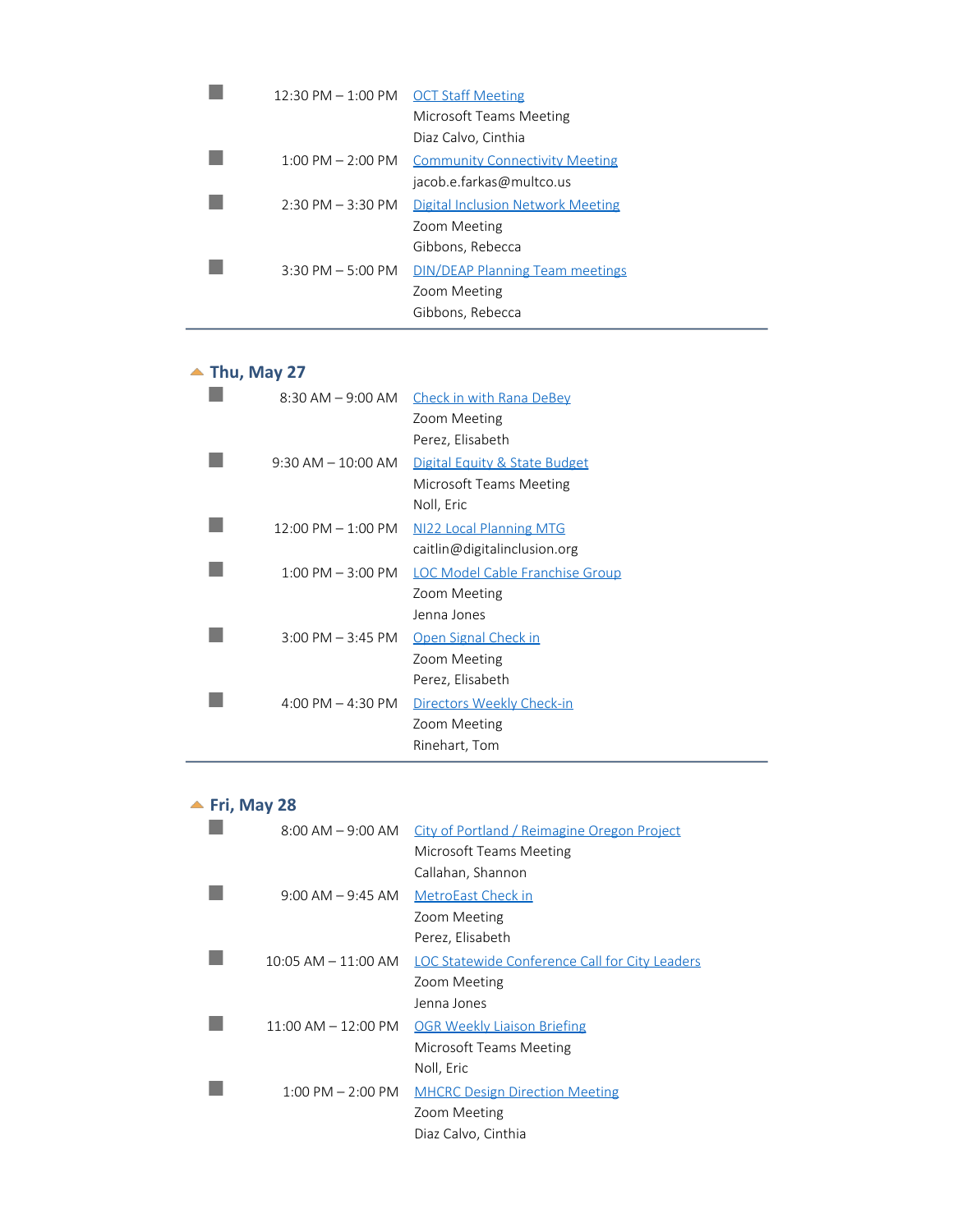<span id="page-18-1"></span><span id="page-18-0"></span>

| $2:00$ PM $-3:00$ PM        | <b>Meeting with Jon Fink</b><br>Zoom Meeting<br>Jonathan Fink                 |
|-----------------------------|-------------------------------------------------------------------------------|
| $\triangle$ Mon, May 31     |                                                                               |
| All Day                     | <b>Memorial Day</b>                                                           |
|                             |                                                                               |
| <b>June 2021</b>            |                                                                               |
|                             |                                                                               |
| $\blacktriangle$ Tue, Jun 1 |                                                                               |
| $9:00$ AM $-10:00$ AM       | <b>OCT-City Attorney Meeting</b><br>Rev Bur Vista<br>Haium, Maja              |
| $10:00$ AM $- 10:30$ AM     | <b>Elisabeth Perez and Candace Avalos</b><br>Zoom Meeting<br>Candace Avalos   |
| $11:30$ AM $- 12:00$ PM     | Commissioner Rubio, OCT, Suma<br>Zoom Meeting<br>Rubio, Carmen                |
| $12:00$ PM $-1:00$ PM       | Check-in in ARP Lead Discussion<br>Microsoft Teams Meeting<br>Solmer, Gabriel |
| $1:30$ PM $- 2:00$ PM       | <b>Monthly HR/OCT Meeting</b><br>Microsoft Teams Meeting<br>Lane, Anita       |
| $2:00$ PM $- 2:30$ PM       | <b>FUP Team Meeting</b><br>Microsoft Teams Meeting<br>Diaz Calvo, Cinthia     |

# <span id="page-18-2"></span>**Wed, Jun 2**

 $\mathbb{R}^3$ 

 $\mathbb{R}^3$ 

|                         | 8:30 AM - 9:00 AM Check in with Rebecca Gibbons |
|-------------------------|-------------------------------------------------|
|                         | Microsoft Teams Meeting                         |
|                         | Perez, Elisabeth                                |
| $9:00$ AM $-9:25$ AM    | Art/Elisabeth Catch up                          |
|                         | Microsoft Teams Meeting                         |
|                         | Pearce, Art                                     |
| $10:00$ AM $- 11:00$ AM | <b>Comcast Renewal Pre-meeting</b>              |
|                         | Zoom Meeting                                    |
|                         | Perez, Elisabeth                                |

2:30 PM – 3:00 PM MHCRC Team Meeting

4:00 PM – 4:30 PM Check in with Bea Coulter

Microsoft Teams Meeting

Microsoft Teams Meeting

Diaz Calvo, Cinthia

Perez, Elisabeth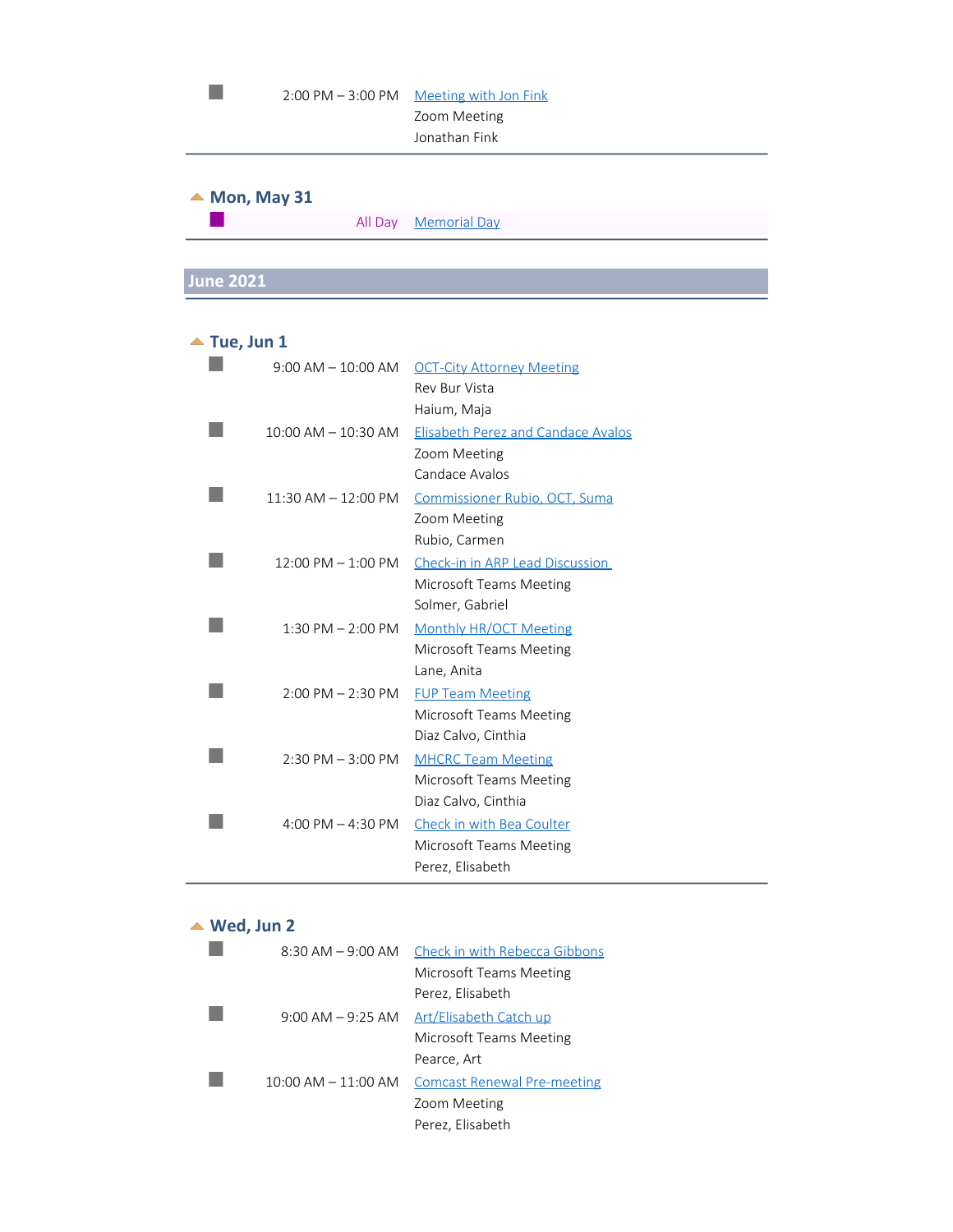|                         | Coulter, Bea                              |
|-------------------------|-------------------------------------------|
|                         | Robinson, Tom                             |
|                         | Nielsen, Richard                          |
|                         | Nielsen, Dick                             |
| $11:00$ AM $-11:30$ AM  | Pay equity                                |
|                         | Microsoft Teams Meeting                   |
|                         | Li, Jennifer                              |
| $11:45$ AM $- 12:00$ PM | <b>CenturyLink Cable Audit Discussion</b> |
|                         | Microsoft Teams Meeting                   |
|                         | Hooyman, Nicholas                         |
| $12:00$ PM $- 12:30$ PM | Digital Equity check in                   |
|                         | <b>Microsoft Teams Meeting</b>            |
|                         | Perez, Elisabeth                          |
| $1:00$ PM $-1:45$ PM    | <b>NTIA Partnership</b>                   |
|                         | Don Wolff                                 |
| $2:00$ PM $- 2:30$ PM   | <b>State-City ARPA Coordination</b>       |
|                         | Zoom Meeting                              |
|                         | Hockaday Bryan                            |
| $2:30$ PM $- 2:45$ PM   | <b>MHCRC</b> funds                        |
|                         | <b>Microsoft Teams Meeting</b>            |
|                         | Perez, Elisabeth                          |
| $3:00$ PM $-3:30$ PM    | Gresham-Portland ARPA collab              |
|                         | Microsoft Teams Meeting                   |
|                         | Perez, Elisabeth                          |
| $3:30$ PM $-5:00$ PM    | <b>DIN/DEAP Planning Team meetings</b>    |
|                         | Zoom Meeting                              |
|                         | Gibbons, Rebecca                          |

## <span id="page-19-0"></span> $\blacktriangle$  Thu, Jun 3

| $8:30$ AM $-$ 9:00 AM   | <b>Check in with Rana DeBey</b>                |
|-------------------------|------------------------------------------------|
|                         | Microsoft Team Meeting                         |
|                         | Perez, Elisabeth                               |
| $9:00$ AM $-9:30$ AM    | <b>Check in with Michael Wong</b>              |
|                         | Microsoft Team Meeting                         |
|                         | Perez, Elisabeth                               |
| $9:30$ AM $-10:00$ AM   | <b>Tom Rinehart Check in</b>                   |
|                         | Zoom Meeting                                   |
|                         | Rinehart, Tom                                  |
| $10:00$ AM $- 10:30$ AM | Techlandia Discussion with Beth Fox            |
|                         | Microsoft Teams Meeting                        |
|                         | Perez, Elisabeth                               |
| $11:00$ AM $-11:30$ AM  | <b>Negotiations Update</b>                     |
|                         | Microsoft Teams Meeting                        |
|                         | Fox, Beth                                      |
| $12:00$ PM $- 1:00$ PM  | <b>Bureau Directors Monthly Meeting</b>        |
|                         | Zoom Meeting                                   |
|                         | Rinehart, Tom                                  |
| $1:00$ PM $-1:30$ PM    | Discuss CommTech Impact Report Feedback to PRE |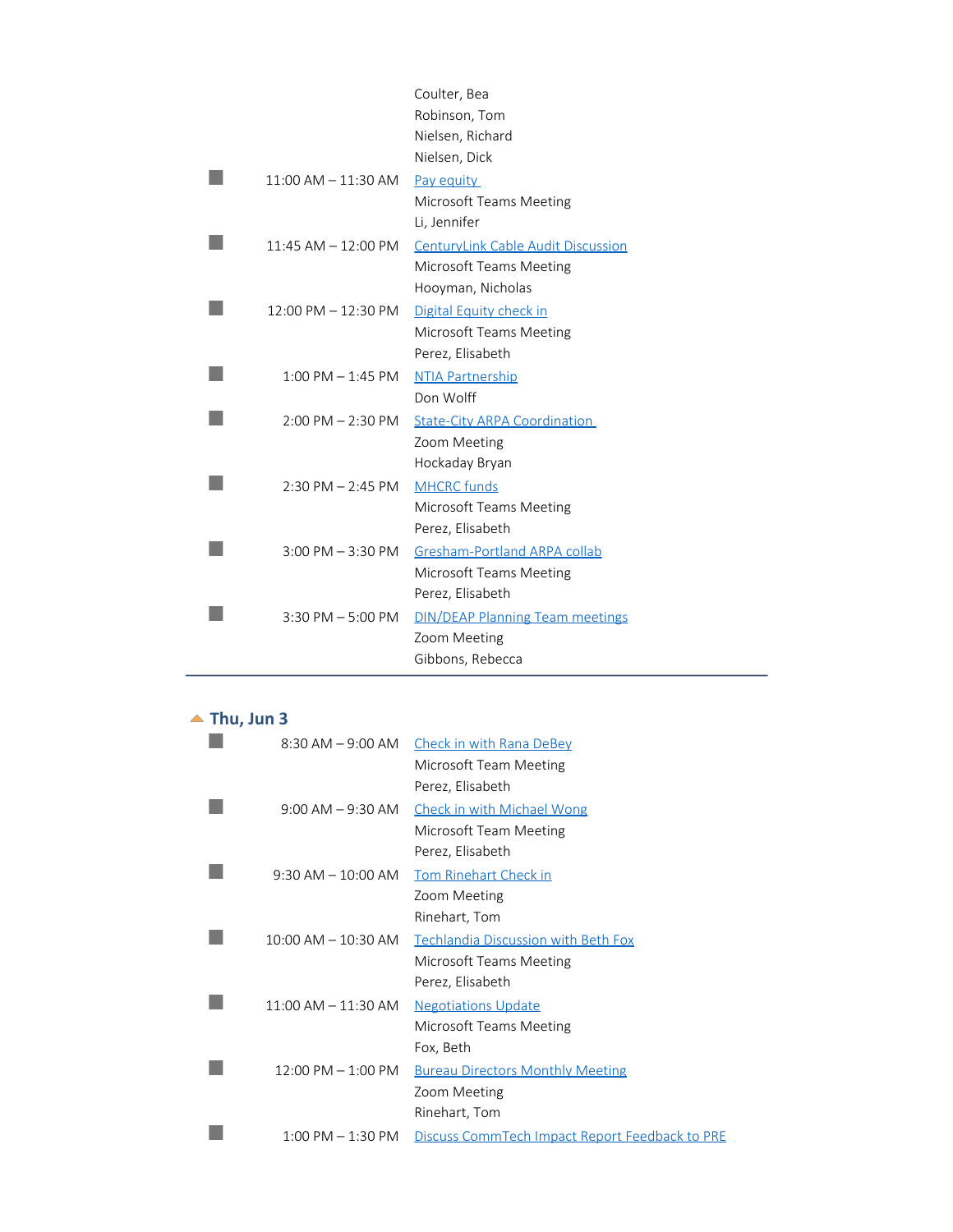|                       | DeBey, Rana                                    |
|-----------------------|------------------------------------------------|
| $1:30$ PM $- 2:00$ PM | Check in with Jennifer Li                      |
|                       | Microsoft Teams Meeting                        |
|                       | Li, Jennifer                                   |
| $2:00$ PM $- 2:30$ PM | Check in with Kevin Martin                     |
|                       | Zoom Meeting                                   |
|                       | Martin, Kevin                                  |
| $2:30$ PM $- 4:30$ PM | <b>MHCRC-Comcast Franchise Renewal Meeting</b> |
|                       | Zoom Meeting                                   |
|                       | Perez, Elisabeth                               |
|                       | Coulter, Bea                                   |
|                       | Robinson, Tom                                  |
|                       | Rivers, Krystene                               |
|                       | Goodman, Tim                                   |
|                       | Holmes, Steven                                 |
|                       | Acker, Sheri                                   |
|                       | Nielsen, Dick                                  |
|                       | Nord, Kirk                                     |

# **Fri, Jun 4**

<span id="page-20-0"></span>

| $10:00$ AM $- 11:00$ AM               | Chair Studenmund-Elisabeth Monthly Check in |
|---------------------------------------|---------------------------------------------|
|                                       | Microsoft Teams Meeting                     |
|                                       | Perez, Elisabeth                            |
| $11:00 \text{ AM} - 12:00 \text{ PM}$ | <b>OGR Weekly Liaison Briefing</b>          |
|                                       | Microsoft Teams Meeting                     |
|                                       | Noll, Eric                                  |
| $12:30$ PM $- 1:00$ PM                | Check in with Cinthia Diaz Calvo            |
|                                       | Microsoft Teams Meeting                     |
|                                       | Diaz Calvo, Cinthia                         |
| $1:00 \text{ PM} - 1:30 \text{ PM}$   | Leina Gonzalez Baird(JVIC)                  |
|                                       | Microsoft Teams Meeting                     |
|                                       | Gonzalez Baird, Leina                       |
|                                       |                                             |

# <span id="page-20-1"></span> $\triangle$  Mon, Jun 7

| $8:30$ AM $-10:00$ AM                | <b>Business Success and Job Creation Action Table</b> |
|--------------------------------------|-------------------------------------------------------|
|                                      | Zoom Meeting                                          |
|                                      | Adams, Sam                                            |
| $12:00 \text{ PM} - 1:00 \text{ PM}$ | MHCRC franchise - Gross Rev. GAAP et al.              |
|                                      | Zoom Meeting                                          |
|                                      | Perez, Elisabeth                                      |
| $1:00 \text{ PM} - 1:45 \text{ PM}$  | Check in with Bea Coulter                             |
|                                      | Microsoft Teams Meeting                               |
|                                      | Perez, Elisabeth                                      |
| $2:30 \text{ PM} - 3:00 \text{ PM}$  | Check in with Rebecca Gibbons                         |
|                                      | Microsoft Teams Meeting                               |
|                                      | Perez, Elisabeth                                      |
| $3:30 \text{ PM} - 4:00 \text{ PM}$  | <b>ROW Briefing from OCT</b>                          |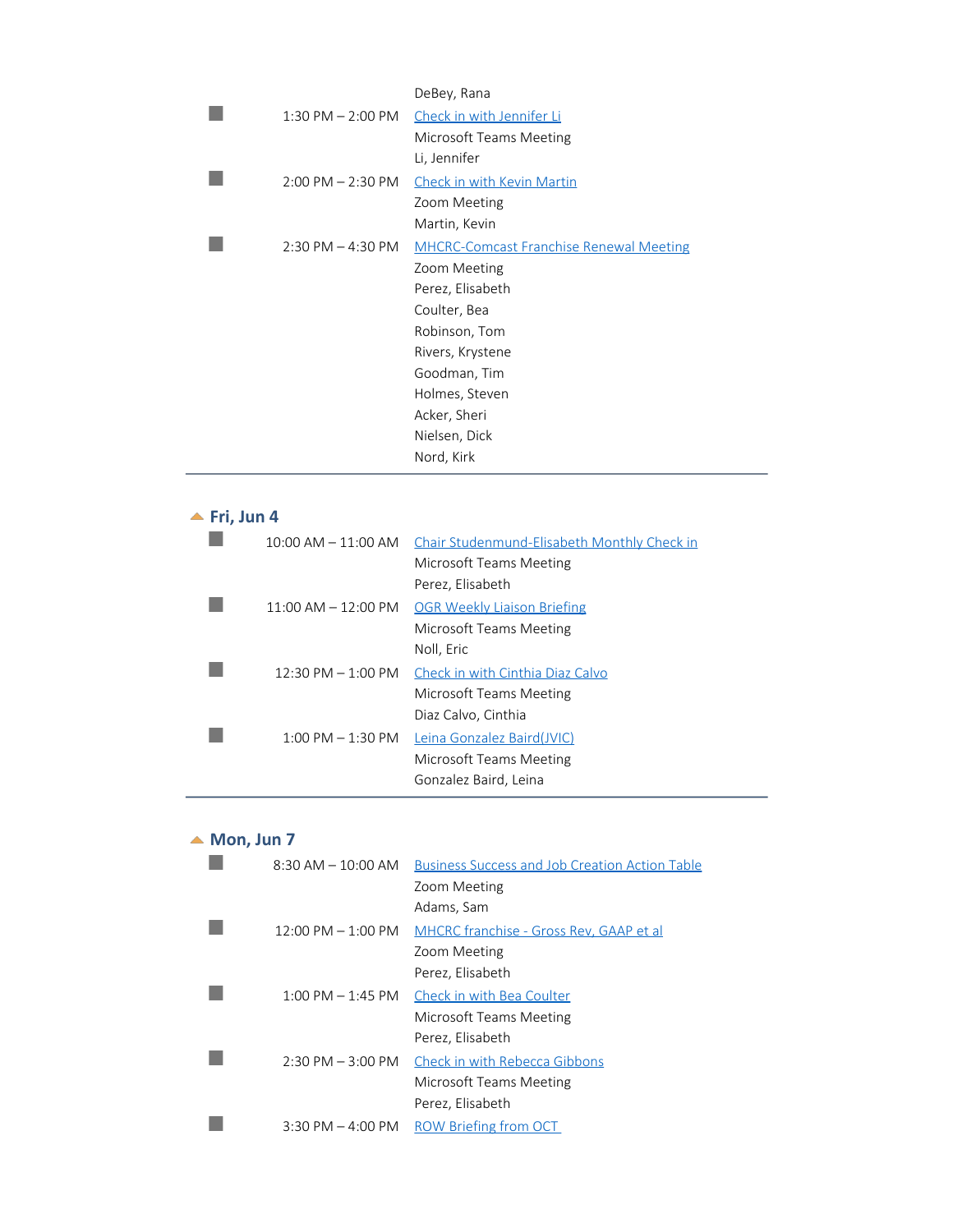#### Microsoft Teams Meeting Gadberry, Liz 4:00 PM – 4:30 PM Household Assistance: ERSCC Part II Microsoft Teams Meeting Kim, Giyen

#### <span id="page-21-0"></span>**Tue, Jun 8**

 $\mathbb{R}^n$ 

|                       | 9:00 AM – 9:30 AM Check in with Mona Schwartz |
|-----------------------|-----------------------------------------------|
|                       | Microsoft Teams Meeting                       |
|                       | Schwartz, Mona                                |
| $1:30$ PM $- 2:00$ PM | <b>Portland Housing Bureau Meeting Re-cap</b> |
|                       | Microsoft Teams Meeting                       |
|                       | Fox, Beth                                     |
| $2:00$ PM $- 2:30$ PM | <b>FUP Team Meeting</b>                       |
|                       | Microsoft Teams Meeting                       |
|                       | Diaz Calvo, Cinthia                           |
| $2:30$ PM $-3:00$ PM  | <b>MHCRC Team Meeting</b>                     |
|                       | Microsoft Teams Meeting                       |
|                       | Diaz Calvo, Cinthia                           |
| $3:00$ PM $-3:30$ PM  | Commissioner Rubio's Office, OCT, PWB         |
|                       | Zoom Meeting                                  |
|                       | Rubio, Carmen                                 |
| 4:00 PM $-$ 4:30 PM   | Directors Weekly Check-in                     |
|                       | Zoom Meeting                                  |
|                       | Rinehart, Tom                                 |
| 5:00 PM $-$ 6:00 PM   | <b>Policy Committee Meeting</b>               |
|                       | Zoom Meeting                                  |
|                       | Diaz Calvo, Cinthia                           |

#### <span id="page-21-1"></span>**Wed, Jun 9**

| $8:30$ AM $-9:00$ AM    | Check in with Rebecca Gibbons              |
|-------------------------|--------------------------------------------|
|                         | Microsoft Teams Meeting                    |
|                         | Perez, Elisabeth                           |
| $10:00$ AM $- 10:30$ AM | Techlandia Infrastructure Panel: Prep Call |
|                         | rylee.obrien@techoregon.org                |
| $10:30$ AM $- 11:00$ AM | <b>OCT Staff Meeting</b>                   |
|                         | Microsoft Teams Meeting                    |
|                         | Diaz Calvo, Cinthia                        |
| $1:00$ PM $-1:30$ PM    | <b>Community Leads hiring Discussion</b>   |
|                         | Microsoft Teams Meeting                    |
|                         | Perez, Elisabeth                           |
| $2:30$ PM $-3:00$ PM    | <b>Revisioning Discussion</b>              |
|                         | Microsoft Teams Meeting                    |
|                         | Daschel, Kim                               |
| $3:30$ PM $-$ 4:30 PM   | Check in with Josh                         |
|                         | Microsoft Teams Meeting                    |
|                         | Eddings, Joshua                            |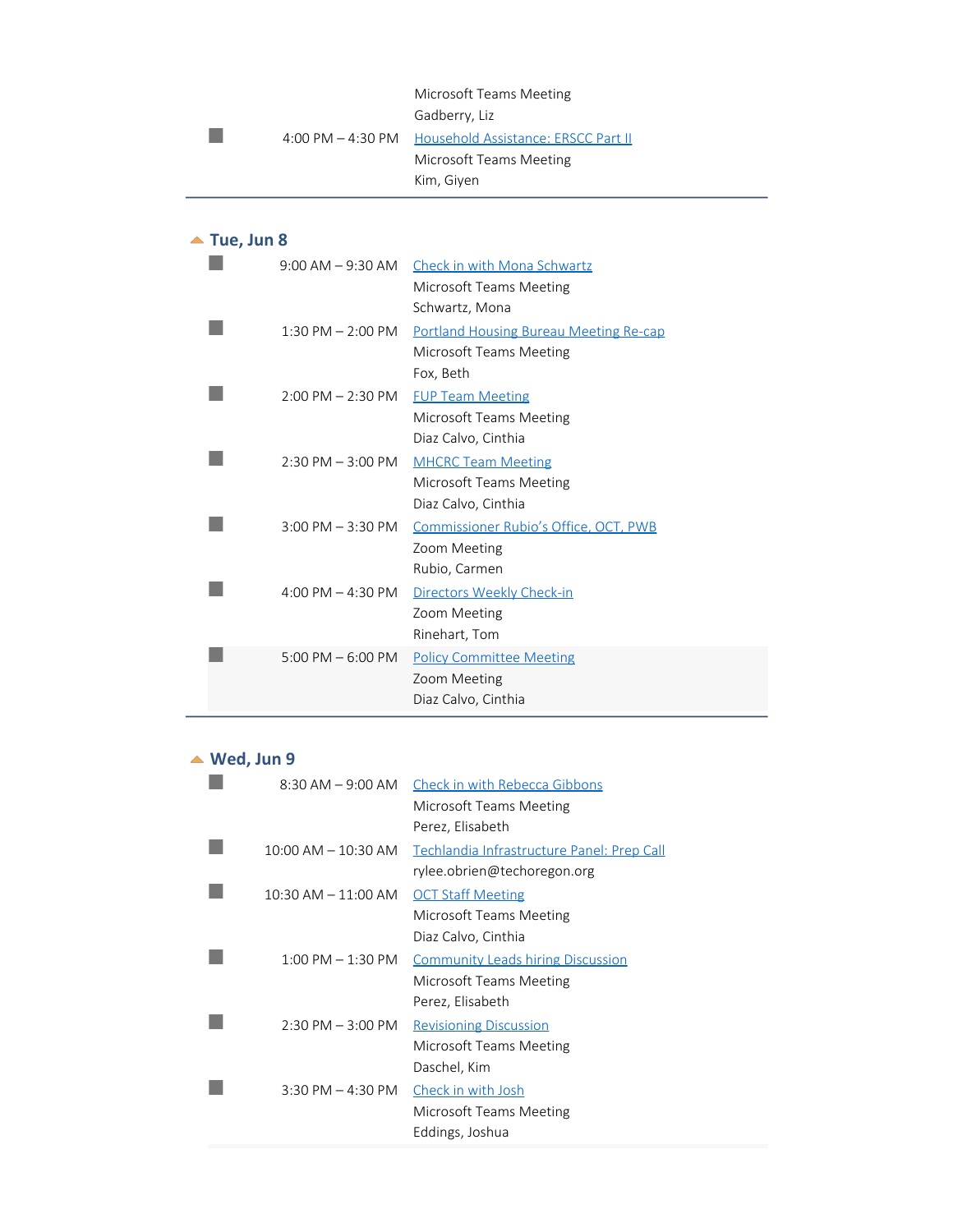| 5:30 PM $-6:30$ PM OCT/PBA |                  |
|----------------------------|------------------|
|                            | Zoom Meeting     |
|                            | Perez, Elisabeth |

<span id="page-22-0"></span>

| $\blacktriangle$ Thu, Jun 10 |                                                    |
|------------------------------|----------------------------------------------------|
|                              | 8:30 AM - 9:00 AM Check in with Rana DeBey         |
|                              | Microsoft Team Meeting                             |
|                              | Perez, Elisabeth                                   |
| $9:00$ AM $-9:30$ AM         | <b>Check in with Michael Wong</b>                  |
|                              | Microsoft Team Meeting                             |
|                              | Perez, Elisabeth                                   |
| $9:30$ AM $-10:30$ AM        | <b>PDX Recovery + Events Action Table Meetings</b> |
|                              | Zoom Meeting                                       |
|                              | Diaz, Samuel                                       |
| $10:30$ AM $- 11:15$ AM      | Commissioner Rubio & OCT Director Biweekly Meeting |
|                              | Zoom Meeting                                       |
|                              | Rubio, Carmen                                      |
| $11:15$ AM $- 11:45$ AM      | <b>MHCRC Fund/OCT Transfers Tracking</b>           |
|                              | Microsoft Teams Meeting                            |
|                              | Omelchuck, Julie                                   |
| $1:00$ PM $-3:00$ PM         | LOC Model Cable Franchise Group                    |
|                              | Zoom Meeting                                       |
|                              | Jenna Jones                                        |
| 4:00 PM $-$ 4:30 PM          | Directors Weekly Check-in                          |
|                              | Zoom Meeting                                       |
|                              | Rinehart, Tom                                      |
| 4:30 PM $-$ 4:45 PM          | SIA check-in                                       |
|                              | Phone Call                                         |
|                              | Gibbons, Rebecca                                   |
| $6:00$ PM $-6:30$ PM         | <b>Wood Village - MHCRC Budget Approval</b>        |
|                              | Zoom Meeting                                       |
|                              | Diaz Calvo, Cinthia                                |
|                              |                                                    |

# <span id="page-22-1"></span>**Fri, Jun 11**

| $9:00$ AM $-9:20$ AM                 | <b>Goals and Objectives: Techsmart</b>         |
|--------------------------------------|------------------------------------------------|
|                                      | Zoom Meeting                                   |
|                                      | Perez, Elisabeth                               |
| $10:05$ AM $-11:00$ AM               | LOC Statewide Conference Call for City Leaders |
|                                      | Zoom Meeting                                   |
|                                      | Jenna Jones                                    |
| $11:00$ AM $- 12:00$ PM              | <b>MHCRC Agenda Check in</b>                   |
|                                      | Zoom Meeting                                   |
|                                      | Diaz Calvo, Cinthia                            |
| $12:30 \text{ PM} - 1:00 \text{ PM}$ | Check in with Cinthia Diaz Calvo               |
|                                      | Microsoft Teams Meeting                        |
|                                      | Diaz Calvo, Cinthia                            |
| $1:30$ PM $-3:00$ PM                 | MHCRC Fund & Budget: Presentation/Q&A          |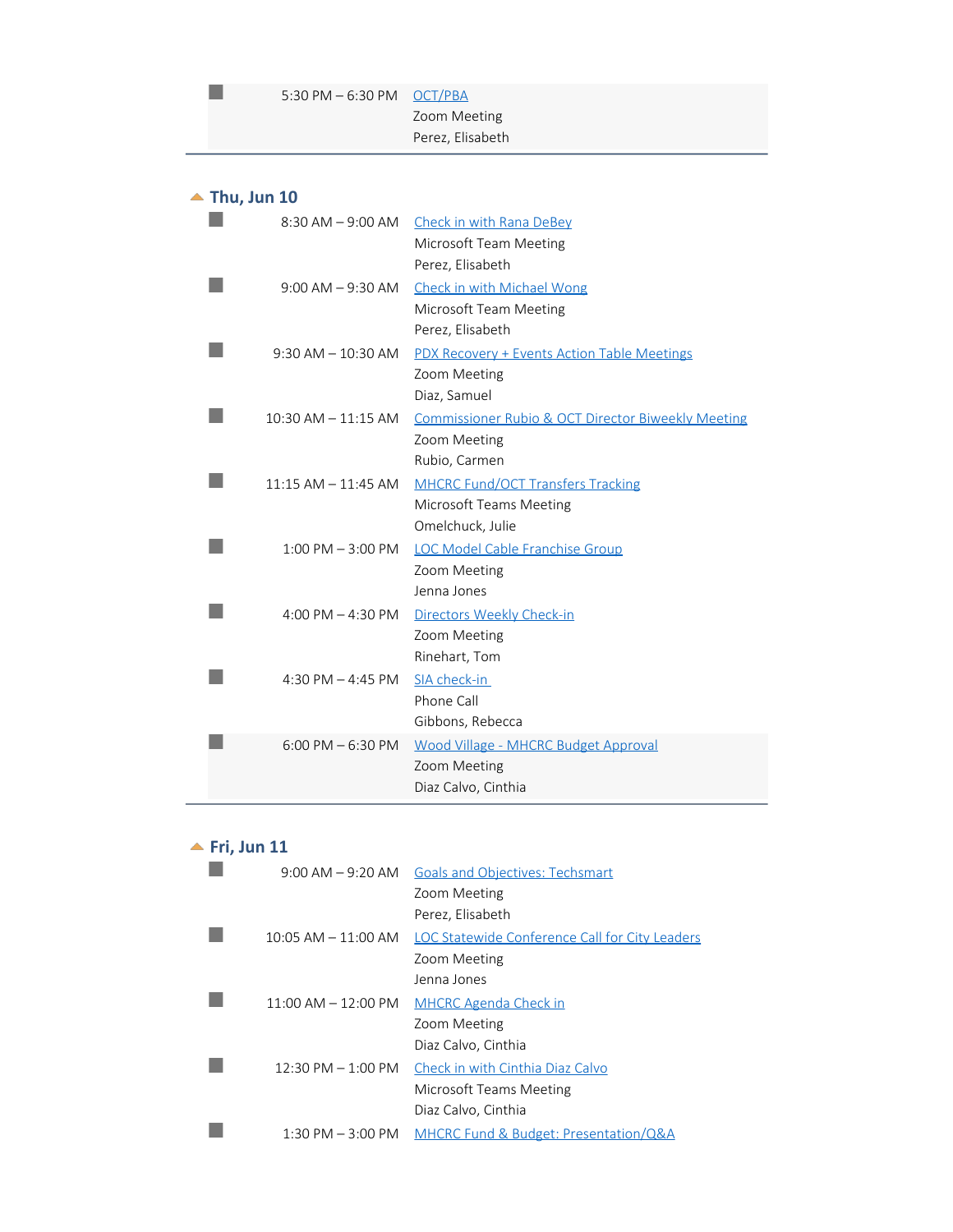#### Microsoft Teams Meeting Omelchuck, Julie 3:00 PM - 3:45 PM BIPOC Tech Leaders Zoom Meeting Wheeler, Ted 4:00 PM - 4:30 PM FC Hurdle Meeting Prep

Microsoft Teams Meeting Gibbons, Rebecca

#### ▲ Mon, Jun 14

P.

 $\overline{\mathbb{R}^n}$ 

<span id="page-23-0"></span>

| $8:00$ AM $-1:00$ PM  | OOO                                            |
|-----------------------|------------------------------------------------|
| $1:30$ PM $- 2:30$ PM | Check in with FC Hurdle                        |
|                       | Microsoft Teams Meeting                        |
|                       | Gibbons, Rebecca                               |
| $2:30$ PM $-3:30$ PM  | <b>CAB Meeting</b>                             |
|                       | Microsoft Teams Meeting                        |
|                       | Zolan, Ness                                    |
| $3:30$ PM $- 4:30$ PM | Meeting with Mona Schwartz and Jillian Schoene |
|                       | Microsoft Teams Meeting                        |
|                       | Schwartz, Mona                                 |
| 4:30 PM $-5:00$ PM    | Check in with Rebecca Gibbons                  |
|                       | Microsoft Teams Meeting                        |
|                       | Perez, Elisabeth                               |

#### <span id="page-23-1"></span>▲ Tue, Jun 15

| $9:00$ AM $-10:00$ AM   | <b>OCT-City Attorney Meeting</b>           |
|-------------------------|--------------------------------------------|
|                         | Rev Bur Vista                              |
|                         | Haium, Maja                                |
| $10:00$ AM $- 11:00$ AM | <b>Pre-Negotiation Meeting</b>             |
|                         | Microsoft Teams Meeting                    |
|                         | Coulter, Bea                               |
| $11:00$ AM $- 11:30$ AM | Check in with Julie Omelchuck              |
|                         | Microsoft Team Meeting                     |
|                         | Perez, Elisabeth                           |
| $11:30$ AM $- 12:00$ PM | <b>MHCRC Team Meeting</b>                  |
|                         | Microsoft Teams Meeting                    |
|                         | Diaz Calvo, Cinthia                        |
| $12:00$ PM $- 1:00$ PM  | Next Steps in 621                          |
|                         | 621 (In-Kind) Conference Call Reminder and |
|                         | Memo/Budget on Proposed Next Steps         |
|                         | Gerard Lederer                             |
| $1:00$ PM $- 2:00$ PM   | Commissioner Rubio's Office, OCT           |
|                         | Microsoft Teams Meeting                    |
|                         | Schwartz, Mona                             |
| $2:00$ PM $- 2:30$ PM   | <b>FUP Team Meeting</b>                    |
|                         | Microsoft Teams Meeting                    |
|                         | Diaz Calvo, Cinthia                        |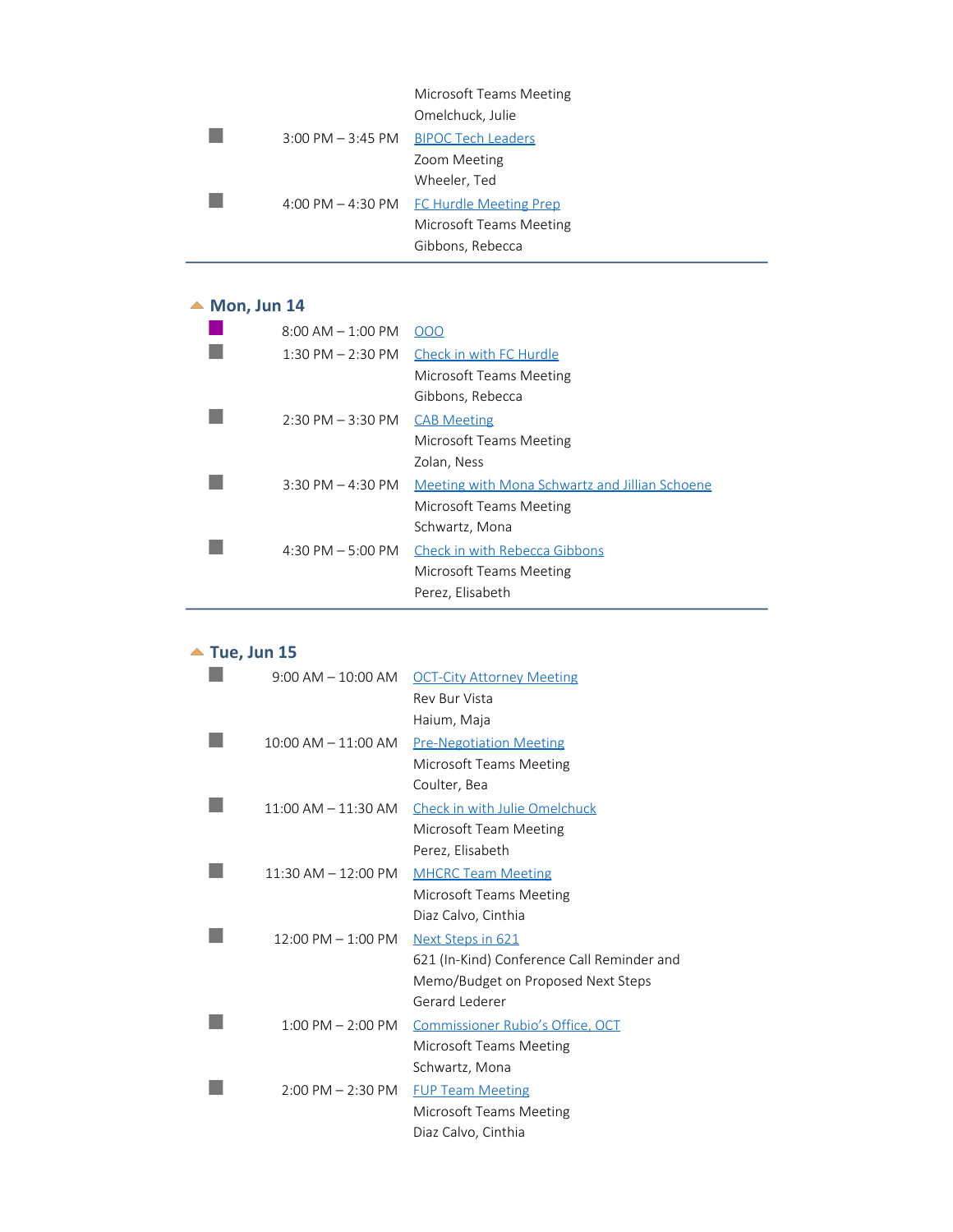|                     | 2:30 PM - 3:00 PM MHCRC Audit Kickoff Meeting |
|---------------------|-----------------------------------------------|
|                     | Microsoft Teams Meeting                       |
|                     | Wong, Michael (Community Technology)          |
|                     | 3:30 PM – 4:00 PM Check in with Bea Coulter   |
|                     | Microsoft Team Meeting                        |
|                     | Coulter, Bea                                  |
| 4:30 PM $-$ 5:00 PM | <b>Elizabeth Perez Position Discussion</b>    |
|                     | Microsoft Teams Meeting                       |
|                     | Zito, Ronald                                  |

#### <span id="page-24-0"></span>**Wed, Jun 16**

| $8:30$ AM $-9:00$ AM    | <b>Check in with Rebecca Gibbons</b><br>Microsoft Teams Meeting<br>Perez, Elisabeth |
|-------------------------|-------------------------------------------------------------------------------------|
| $9:30$ AM $-10:00$ AM   | Path to Leadership discussion<br>Microsoft Teams Meeting<br>Perez, Elisabeth        |
| $10:00$ AM $- 10:30$ AM | Digital Divide Proposal Submission<br>Microsoft Teams Meeting<br>Kim, Giyen         |
| $11:00$ AM $-11:30$ AM  | <b>Check in Kevin Martin</b><br>Zoom Meeting<br>Martin, Kevin                       |
| $11:30$ AM $- 12:00$ PM | Digital Equity Monthly Check in<br>Microsoft Teams Meeting<br>Durbin, Andrea        |
| $1:00$ PM $- 2:00$ PM   | <b>Competitive Equity Language Meeting</b><br>Zoom Meeting<br>Diaz Calvo, Cinthia   |
| $2:00$ PM $- 2:30$ PM   | <b>MHCRC Team Meeting</b><br>Microsoft Teams Meeting<br>Diaz Calvo, Cinthia         |
| $3:00$ PM $-3:30$ PM    | Kevin Martin with Smart Cities<br>Zoom Meeting<br>Martin, Kevin                     |
| $3:30$ PM $-5:00$ PM    | <b>DIN/DEAP Planning Team meetings</b><br>Zoom Meeting<br>Gibbons, Rebecca          |
| $7:00$ PM $-8:00$ PM    | <b>Fairview - MHCRC Budget Approval</b><br>Zoom Meeting<br>Diaz Calvo, Cinthia      |

#### <span id="page-24-1"></span>**Thu, Jun 17**

|  | 8:30 AM – 9:00 AM Check in with Rana DeBey     |
|--|------------------------------------------------|
|  | Microsoft Team Meeting                         |
|  | Perez, Elisabeth                               |
|  | 9:00 AM $-$ 9:30 AM Check in with Michael Wong |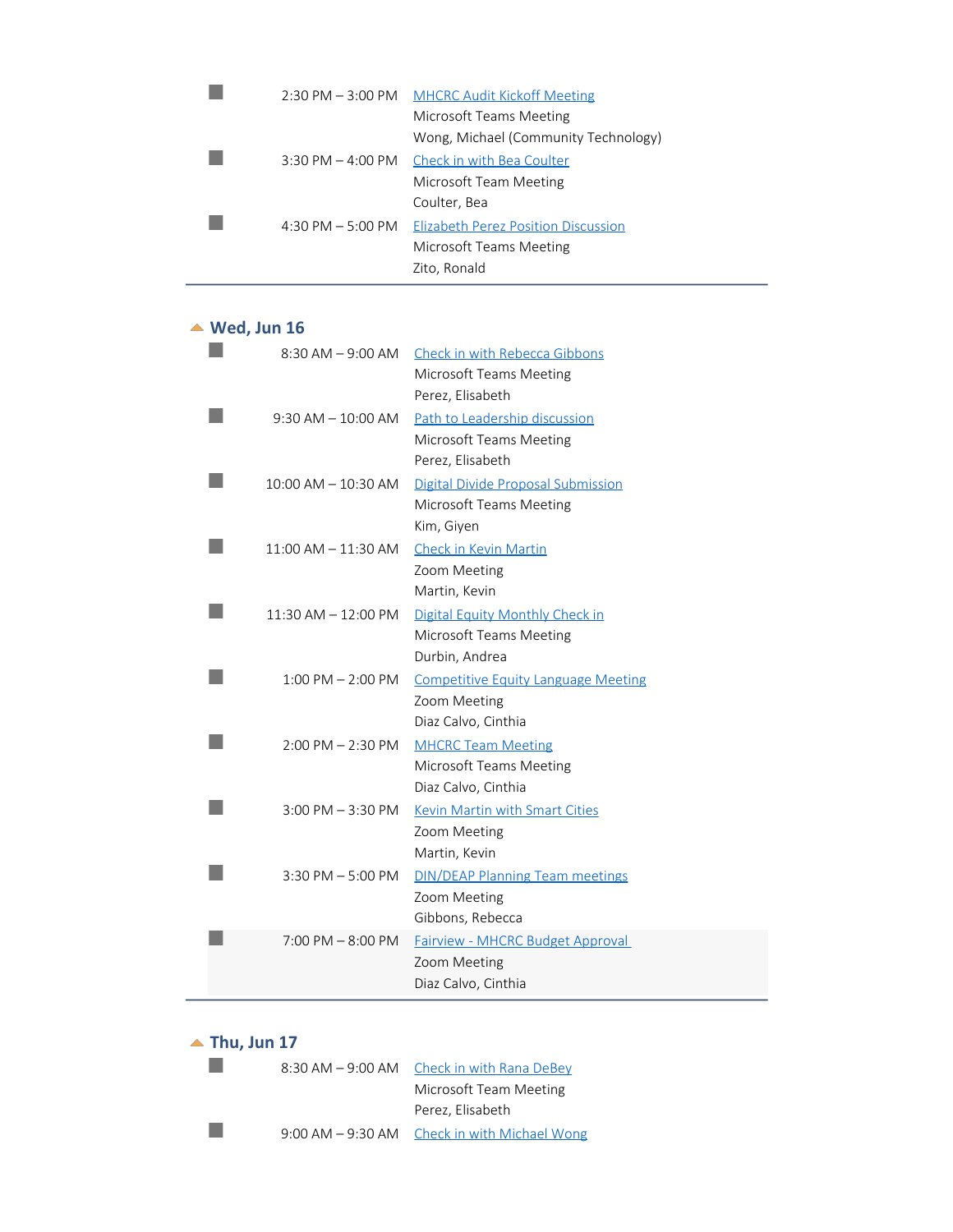|                         | Microsoft Team Meeting                         |
|-------------------------|------------------------------------------------|
|                         | Perez, Elisabeth                               |
| $10:00$ AM $- 12:00$ PM | <b>MHCRC-Comcast Franchise Renewal Meeting</b> |
|                         | Zoom Meeting                                   |
|                         | Perez, Elisabeth                               |
|                         | Coulter, Bea                                   |
|                         | Robinson, Tom                                  |
|                         | Rivers, Krystene                               |
|                         | Goodman, Tim                                   |
|                         | Holmes, Steven                                 |
|                         | Acker, Sheri                                   |
|                         | Nielsen, Dick                                  |
|                         | Nord, Kirk                                     |
| $1:00$ PM $-1:30$ PM    | Check in with Cinthia Diaz Calvo               |
|                         | Microsoft Teams Meeting                        |
|                         | Diaz Calvo, Cinthia                            |
| $2:00$ PM $- 2:30$ PM   | <b>Meeting with Nils Tillstrom</b>             |
|                         | Microsoft Teams Meeting                        |
|                         | Perez, Elisabeth                               |
|                         | Tillstrom, Nils                                |
|                         | Gibbons, Rebecca                               |
| $3:00$ PM $-$ 4:00 PM   | <b>MHCRC Logo &amp; Palette Presentation</b>   |
|                         | Zoom Meeting                                   |
|                         | Diaz Calvo, Cinthia                            |
| 4:00 PM $-$ 4:30 PM     | Directors Weekly Check-in                      |
|                         | Zoom Meeting                                   |
|                         | Rinehart, Tom                                  |
|                         |                                                |

#### <span id="page-25-0"></span>**Fri, Jun 18**

 $\mathcal{L}_{\mathcal{A}}$ 

|  |  | All Day Juneteenth Observation-OOO |  |
|--|--|------------------------------------|--|
|--|--|------------------------------------|--|

╾

#### <span id="page-25-1"></span>▲ Mon, Jun 21

| $8:30$ AM $- 10:00$ AM  | <b>Business Success and Job Creation Action Table</b> |
|-------------------------|-------------------------------------------------------|
|                         | Zoom Meeting                                          |
|                         | Adams, Sam                                            |
| $10:00$ AM $- 11:00$ AM | Meeting with Jillian Schoene                          |
|                         | Microsoft Teams Meeting                               |
|                         | Perez, Elisabeth                                      |
|                         | Li, Jennifer                                          |
| $11:00$ AM $- 12:00$ PM | <b>MHCRC Agenda Check in</b>                          |
|                         | Zoom Meeting                                          |
|                         | Diaz Calvo, Cinthia                                   |
| $1:00$ PM $-1:45$ PM    | Check in with Bea Coulter                             |
|                         | Microsoft Teams Meeting                               |
|                         | Perez, Elisabeth                                      |
| $2:30$ PM $-3:00$ PM    | Check in with Rebecca Gibbons                         |
|                         | Microsoft Teams Meeting                               |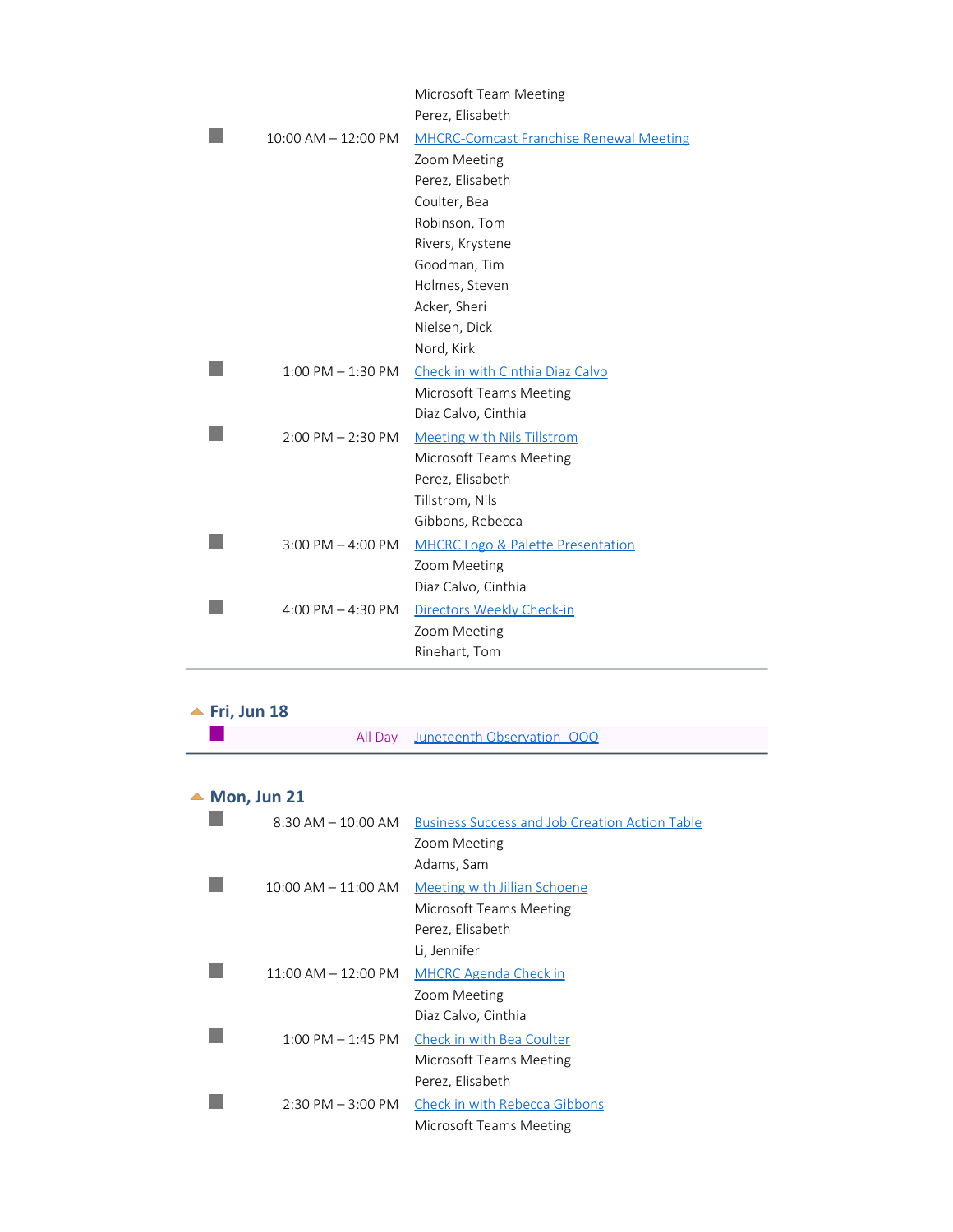| Perez, Elisabeth |  |
|------------------|--|
|------------------|--|

#### ▲ Tue, Jun 22

<span id="page-26-0"></span>

| $9:00$ AM $-9:30$ AM    | Check in with Julie Omelchuck<br><b>Microsoft Teams Meeting</b> |
|-------------------------|-----------------------------------------------------------------|
|                         | Diaz Calvo, Cinthia                                             |
| $10:00$ AM $- 10:30$ AM | Multnomah County - MHCRC Budget Approval                        |
|                         | Webex Meeting                                                   |
|                         | Diaz Calvo, Cinthia                                             |
| $11:00$ AM $- 12:00$ PM | <b>Redline Discussion</b>                                       |
|                         | Microsoft Teams Meeting                                         |
|                         | Coulter, Bea                                                    |
| $12:00$ AM $- 12:30$ PM | Check in with Chair Studenmund                                  |
|                         | Phone Call                                                      |
|                         | Perez, Elisabeth                                                |
| $1:00$ PM $- 2:00$ PM   | Cost Study/Tracking                                             |
|                         | Microsoft Teams Meeting                                         |
|                         | Li, Jennifer                                                    |
| $2:00$ PM $- 2:30$ PM   | <b>FUP Team Meeting</b>                                         |
|                         | Microsoft Teams Meeting                                         |
|                         | Diaz Calvo, Cinthia                                             |
| $2:30$ PM $-3:00$ PM    | <b>MHCRC Team Meeting</b>                                       |
|                         | Microsoft Teams Meeting                                         |
|                         | Diaz Calvo, Cinthia                                             |
| $3:00$ PM $-3:25$ PM    | Check in with Eric Noll                                         |
|                         | Microsoft Teams Meeting                                         |
|                         | Noll, Eric                                                      |
| 4:00 PM $-$ 4:30 PM     | Directors Weekly Check-in                                       |
|                         | Zoom Meeting                                                    |
|                         | Rinehart, Tom                                                   |
| $7:00$ PM $-8:00$ PM    | Troutdale - MHCRC Budget Approval                               |
|                         | Zoom Meeting                                                    |
|                         | Diaz Calvo, Cinthia                                             |

#### <span id="page-26-1"></span>**Wed, Jun 23**

|  | 8:30 AM - 9:00 AM Check in with Rebecca Gibbons |
|--|-------------------------------------------------|
|  | Microsoft Teams Meeting                         |
|  | Perez, Elisabeth                                |
|  | 9:00 AM - 9:30 AM Check in with Rana DeBey      |
|  | Microsoft Team Meeting                          |
|  | Perez, Elisabeth                                |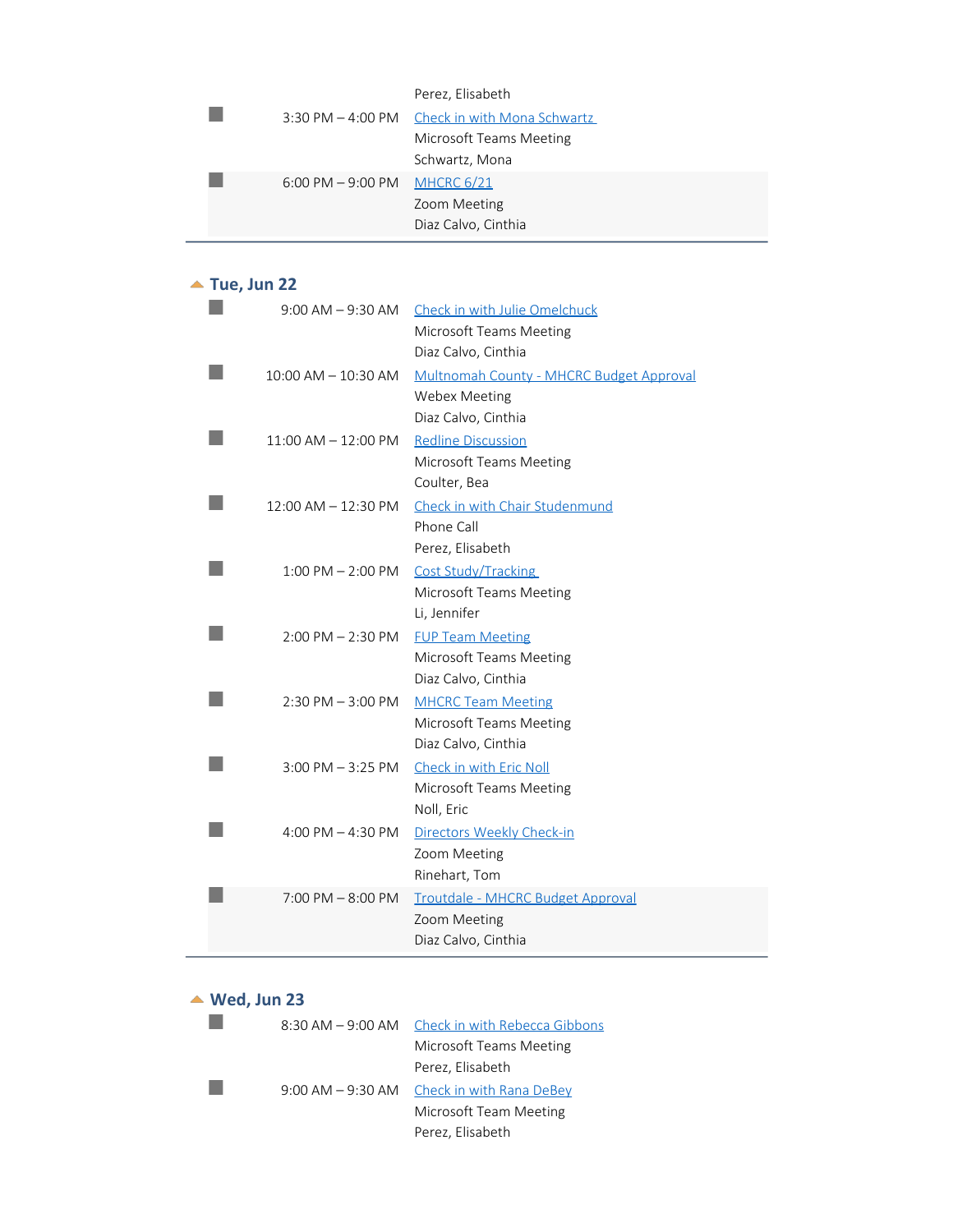| $9:30$ AM $-10:00$ AM   | <b>OCT Staff Meeting</b>                              |
|-------------------------|-------------------------------------------------------|
|                         | Microsoft Teams Meeting                               |
|                         | Diaz Calvo, Cinthia                                   |
| $10:00$ AM $- 11:00$ AM | GoToWebinar - How will states spend federal broadband |
|                         | dollars?                                              |
|                         | GoToWebinar                                           |
|                         | Perez, Elisabeth                                      |
| $7:00$ PM $- 8:00$ PM   | <b>City of Portland Meeting Presentation Prep</b>     |
|                         | Zoom Meeting                                          |
|                         | Perez, Elisabeth                                      |
|                         | Brown, Walle                                          |
|                         | Roche, Richard                                        |
|                         | Burrell, Rebecca                                      |
|                         | Wong, Michael                                         |
| 12:30 PM - 12:45 PM     | <b>RIO Check in</b>                                   |
|                         | Google Meets                                          |
|                         | Kairos, Kali                                          |
|                         | Perez, Elisabeth                                      |
| $1:00$ PM $- 2:00$ PM   | <b>Community Connectivity Meeting</b>                 |
|                         | Google Meets                                          |
|                         | Farkas, Jacob                                         |
| $2:00$ PM $- 2:30$ PM   | ROW team check in                                     |
|                         | Microsoft Teams Meeting                               |
|                         | Li, Jennifer                                          |
| $2:30$ PM $-3:30$ PM    | Digital Inclusion Network Meeting                     |
|                         | Zoom Meeting                                          |
|                         | Gibbons, Rebecca                                      |
| 4:00 PM $-$ 4:30 PM     | Techlandia                                            |
|                         | Microsoft Teams Meeting                               |
|                         | Fox, Beth                                             |
|                         |                                                       |

## <span id="page-27-0"></span>▲ Thu, Jun 24

L.

| $9:00$ AM $-9:30$ AM    | <b>Check in with Michael Wong</b>                  |
|-------------------------|----------------------------------------------------|
|                         | Microsoft Team Meeting                             |
|                         | Perez, Elisabeth                                   |
| $9:30$ AM $-10:30$ AM   | <b>PDX Recovery + Events Action Table Meetings</b> |
|                         | Zoom Meeting Details in Invite                     |
|                         | Diaz, Samuel                                       |
| $10:40$ AM $- 12:00$ PM | Techlandia Summit: Infrastructure Panel            |
|                         | Zoom Meeting                                       |
|                         | Obrien, Rylee                                      |
| $12:00$ AM $- 12:45$ PM | <b>Timesheet Review</b>                            |
|                         | Microsoft Team Meeting                             |
|                         | Gibbons, Rebecca                                   |
| $1:00$ PM $-1:30$ PM    | Check in with Cinthia Diaz Calvo                   |
|                         | Microsoft Teams Meeting                            |
|                         | Diaz Calvo, Cinthia                                |
| $3:00$ PM $-3:30$ PM    | Check in with Jennifer Li                          |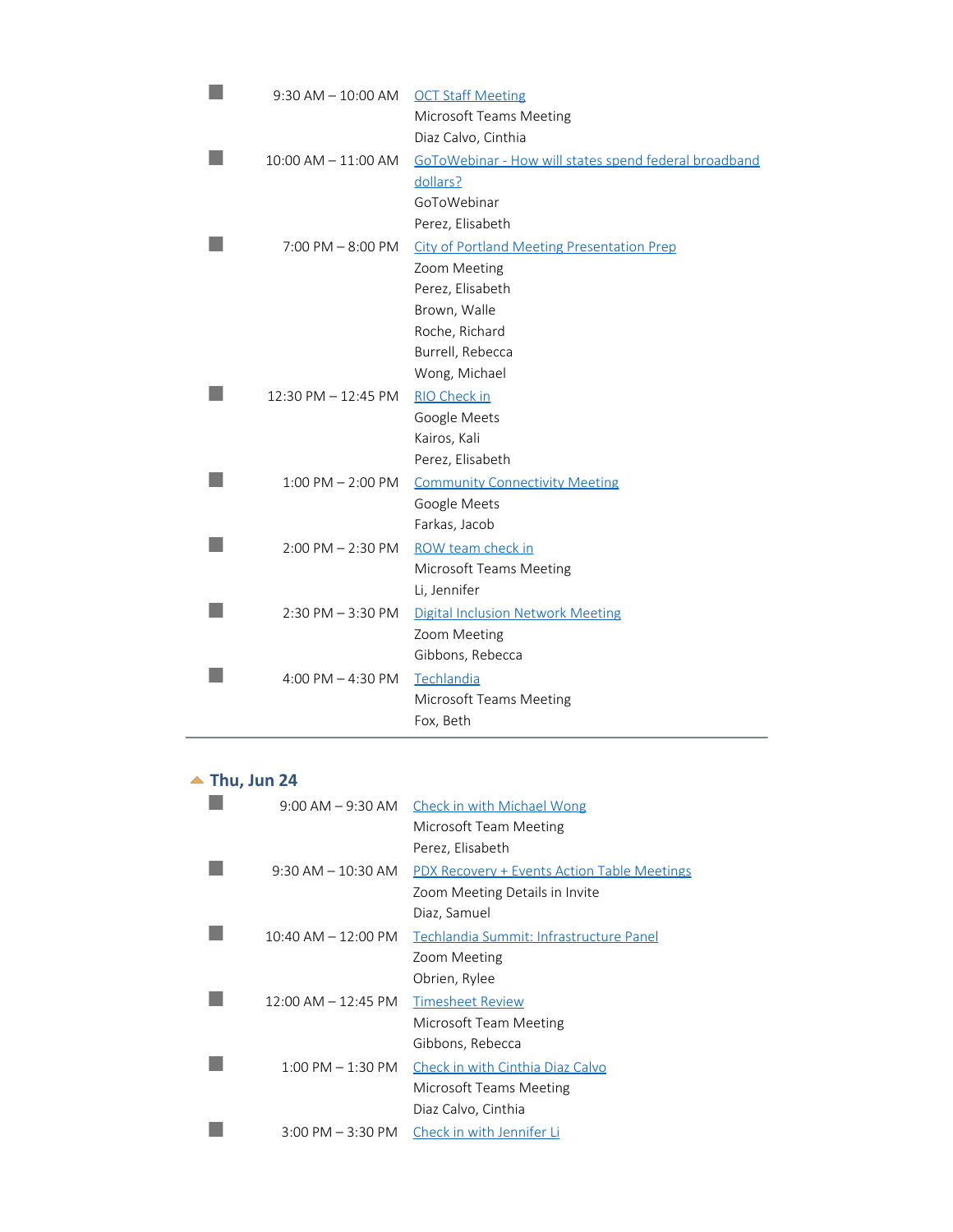|                                     | Microsoft Teams Meeting<br>Li, Jennifer         |
|-------------------------------------|-------------------------------------------------|
| $2:00$ PM $- 2:30$ PM               | <b>ARPA Check in</b>                            |
|                                     | Microsoft Teams Meeting                         |
|                                     | Schwartz, Mona                                  |
|                                     | Gibbons, Rebecca                                |
| $2:30 \text{ PM} - 4:00 \text{ PM}$ | Economic Relief & Stimulus Coordinating Council |
|                                     | Zoom Meeting                                    |
|                                     | Branam, Kimberly                                |
| 4:00 PM $-$ 4:30 PM                 | Directors Weekly Check-in                       |
|                                     | Zoom Meeting                                    |
|                                     | Rinehart, Tom                                   |
|                                     |                                                 |

<span id="page-28-2"></span><span id="page-28-1"></span><span id="page-28-0"></span>

| $\blacktriangle$ Fri, Jun 25 |                              |                                           |
|------------------------------|------------------------------|-------------------------------------------|
|                              | All Day                      | 000                                       |
|                              |                              |                                           |
|                              | $\triangle$ Mon, Jun 28      |                                           |
|                              | All Day                      | 000                                       |
|                              |                              |                                           |
|                              | $\blacktriangle$ Tue, Jun 29 |                                           |
|                              | $9:00$ AM $-10:00$ AM        | <b>OCT-City Attorney Meeting</b>          |
|                              |                              | Rev Bur Vista                             |
|                              |                              | Haium, Maja                               |
|                              | $11:00$ AM $- 12:00$ PM      | <b>OCT Executive Meeting</b>              |
|                              |                              | Microsoft Teams Meeting                   |
|                              |                              | Perez, Elisabeth                          |
|                              |                              | Li, Jennifer                              |
|                              |                              | Gibbons, Rebecca                          |
|                              | $1:00$ PM $- 2:00$ PM        | <b>Pre-Negotiation Meeting</b>            |
|                              |                              | Zoom Meeting                              |
|                              |                              | Perez, Elisabeth                          |
|                              |                              | Coulter, Bea                              |
|                              |                              | Robinson, Tom                             |
|                              |                              | Nielsen, Dick                             |
|                              |                              | Karish, Gail                              |
|                              |                              | Rivers, Kristine                          |
|                              |                              | Carson, Hamlin                            |
|                              | $2:00$ PM $- 2:30$ PM        | <b>FUP Team Meeting</b>                   |
|                              |                              | Microsoft Teams Meeting                   |
|                              |                              | Diaz Calvo, Cinthia                       |
|                              | $3:00$ PM $-3:45$ PM         | MetroEast Check in                        |
|                              |                              | Zoom Meeting<br>Perez, Elisabeth          |
|                              | 4:00 PM $-$ 4:30 PM          |                                           |
|                              |                              | Directors Weekly Check-in<br>Zoom Meeting |
|                              |                              | Rinehart, Tom                             |
|                              |                              |                                           |